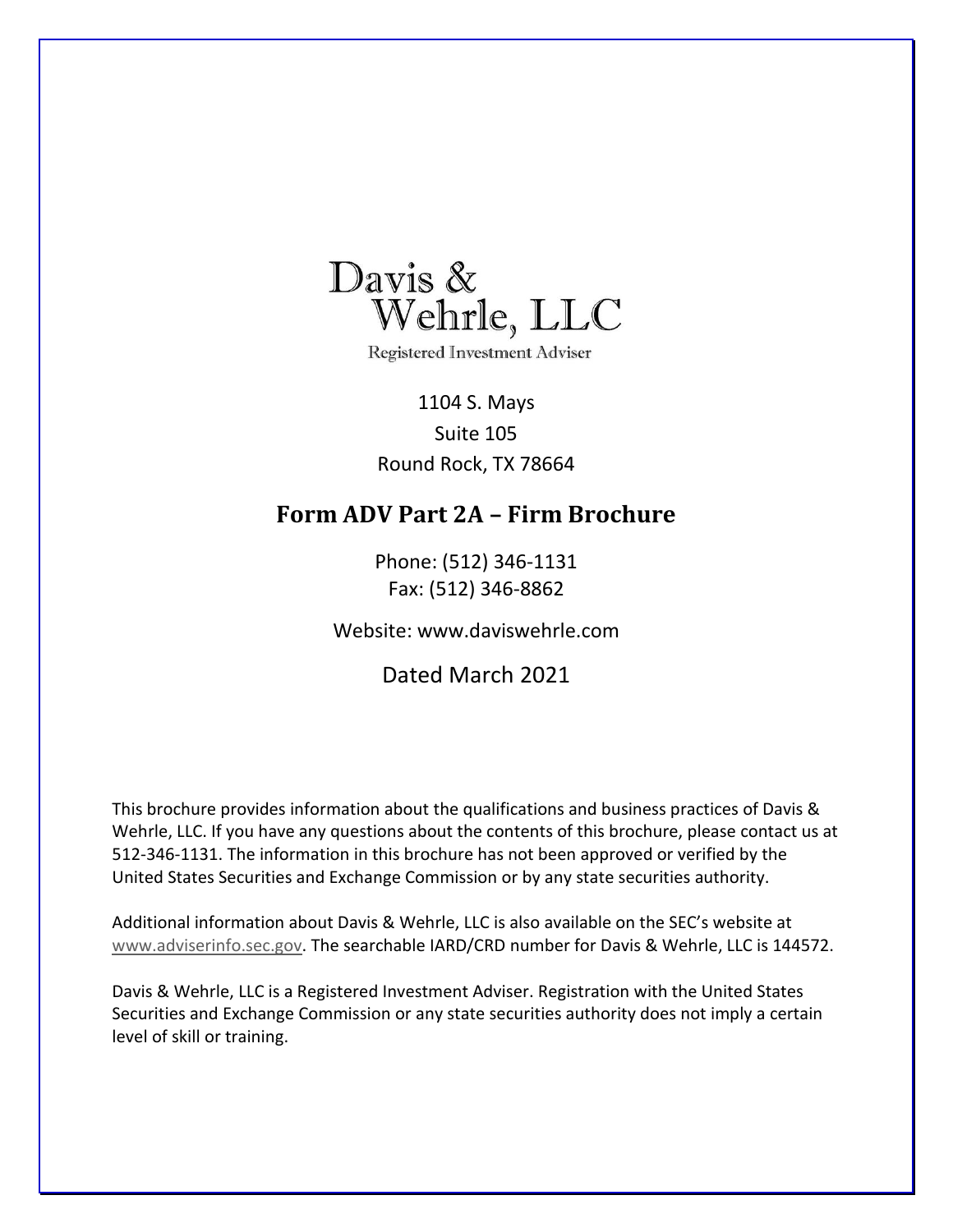## <span id="page-1-0"></span>**Item 2: Material Changes**

Since our last annual filing of this Form ADV Part 2A, dated February 27, 2020, we have had no material changes to disclose.

Please note that this section only discusses changes we believe are material. In the future, this section of the Brochure will discuss only the specific material changes that were made to the Brochure and will provide you with a summary of all material changes that have occurred since the last filing of this Brochure. This section will also identify the date of our last annual Brochure update.

We will ensure that you receive a summary of any material changes to this and subsequent Brochures within 90 days of the close of our business' fiscal year end which is December 31st. We will provide other ongoing disclosure information about material changes as they occur. We will also provide you with information on how to obtain the complete brochure. Currently, our Brochure may be requested at any time, without charge, by contacting Kevin T. Davis at 512-346- 1131.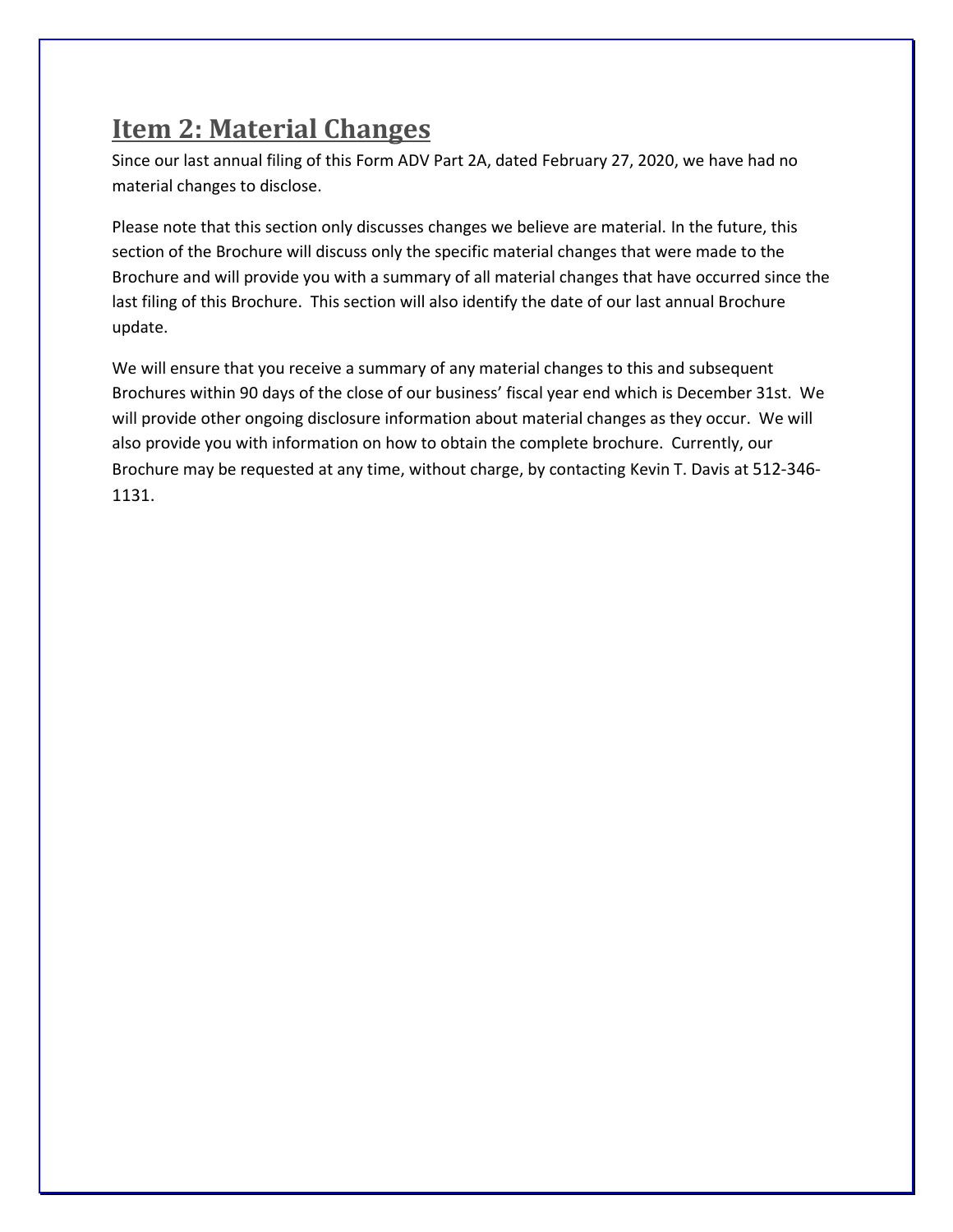# <span id="page-2-0"></span>**Item 3: Table of Contents**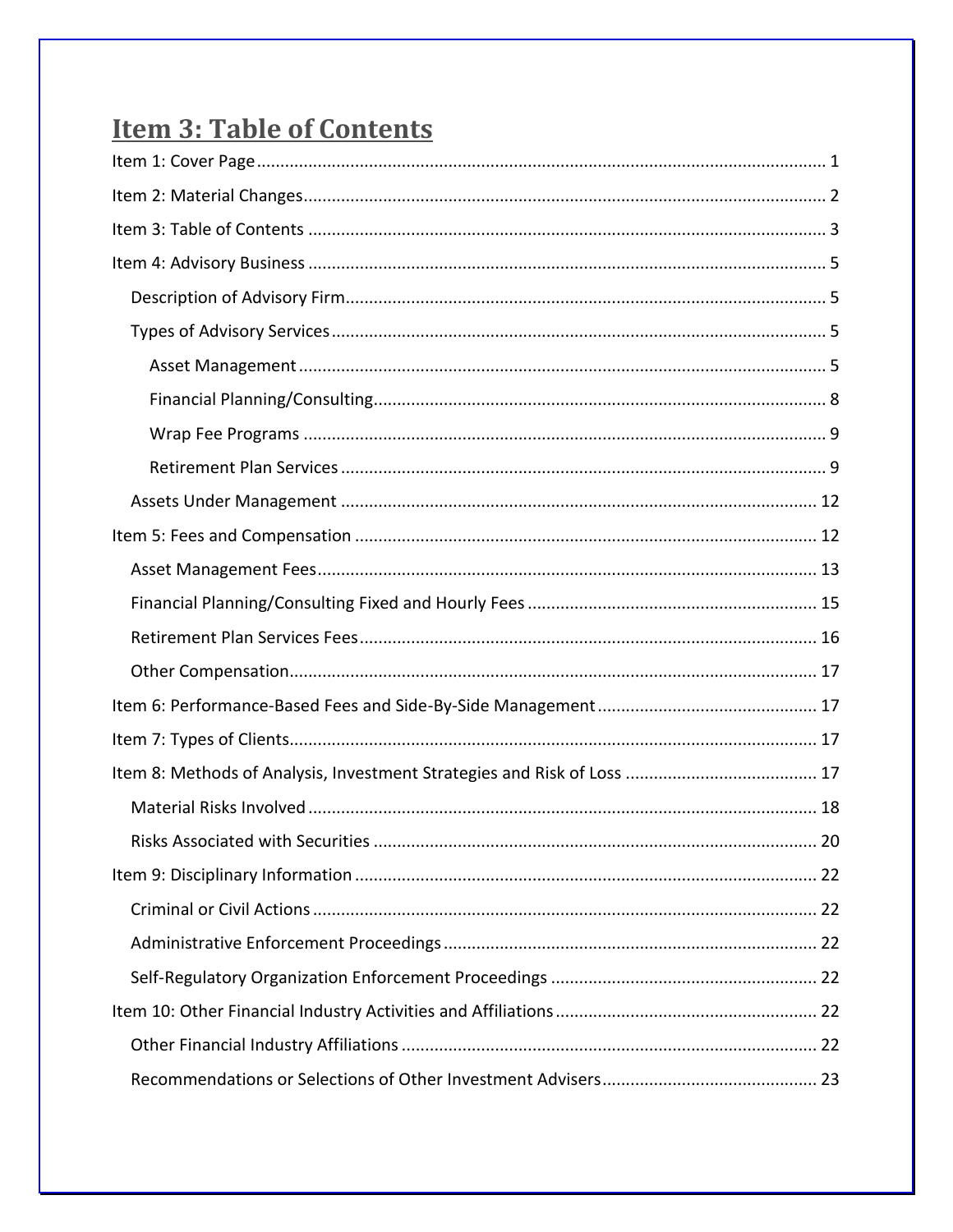| Item 11: Code of Ethics, Participation or Interest in Client Transactions and Personal Trading . 23 |  |  |
|-----------------------------------------------------------------------------------------------------|--|--|
|                                                                                                     |  |  |
|                                                                                                     |  |  |
|                                                                                                     |  |  |
|                                                                                                     |  |  |
|                                                                                                     |  |  |
|                                                                                                     |  |  |
|                                                                                                     |  |  |
|                                                                                                     |  |  |
|                                                                                                     |  |  |
|                                                                                                     |  |  |
|                                                                                                     |  |  |
|                                                                                                     |  |  |
|                                                                                                     |  |  |
|                                                                                                     |  |  |
|                                                                                                     |  |  |
|                                                                                                     |  |  |
|                                                                                                     |  |  |
|                                                                                                     |  |  |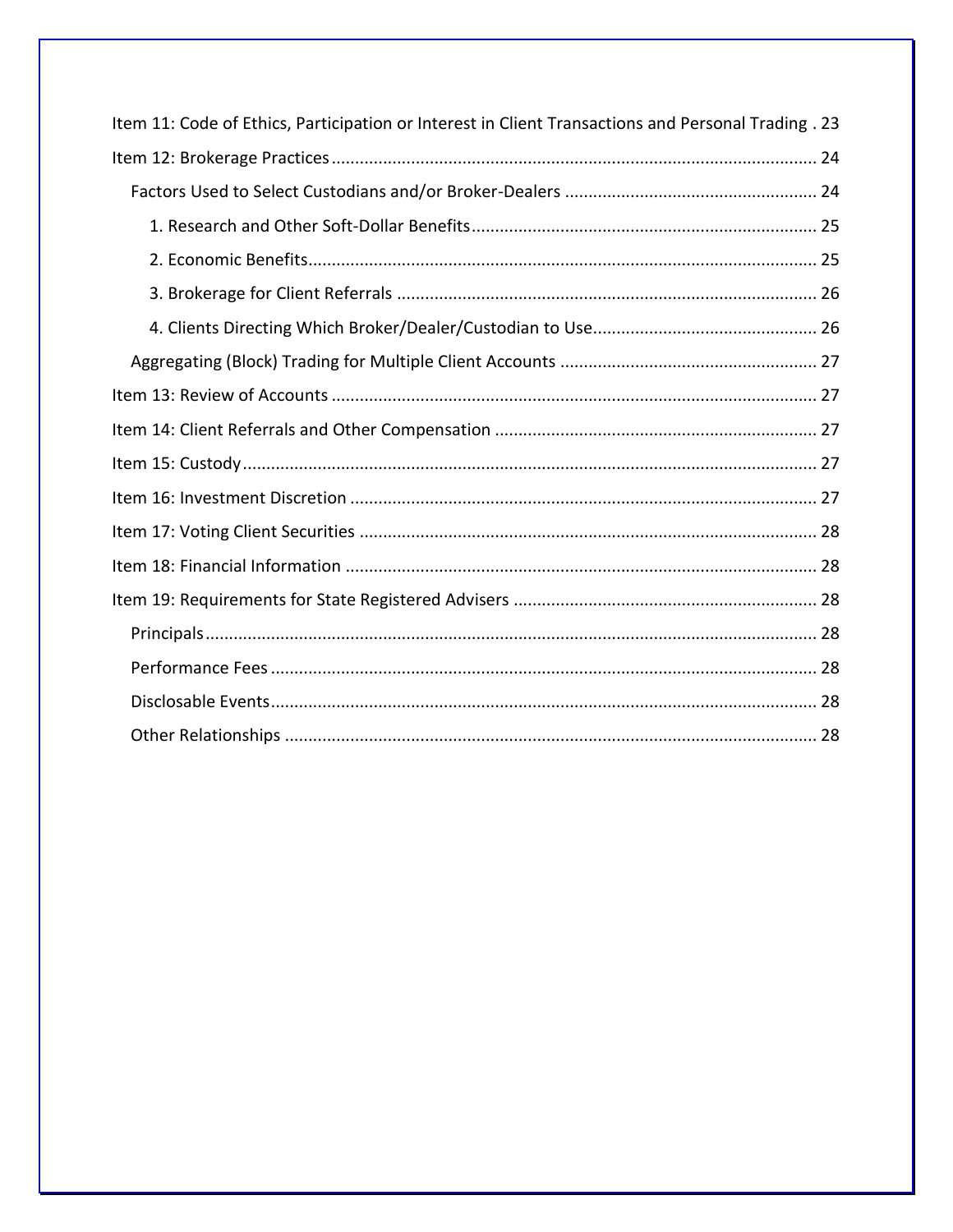## <span id="page-4-0"></span>**Item 4: Advisory Business**

### <span id="page-4-1"></span>**Description of Advisory Firm**

Davis & Wehrle, LLC ("D&W", "Firm", "us", "we", "our") is a Registered Investment Adviser ("Adviser") which offers investment advice regarding securities and other financial services to clients. We are registered with and regulated by the Mississippi Secretary of State's Office, Securities Division.

We provide investment advice through Investment Adviser Representatives ("IAR") associated with us. These individuals are appropriately licensed, qualified, and authorized to provide advisory services on our behalf. In addition, all IARs are required to have a college degree, professional designation, or equivalent professional experience.

D&W was founded in 2006 by Kevin T. Davis who serves as Chief Compliance Officer and Managing Member and Mark E. Wehrle who also serves as Managing Member. We provide management services to individuals, pension plans, profit sharing plans, trusts, estates, charitable organizations, corporations and other business entities. We have no minimum account opening balance requirement.

We are committed to the precept that by placing the client's interests first, we will add value to the asset management process and earn the client's trust and respect. We value long term relationships with our clients whom we regard as strategic partners in our business.

### <span id="page-4-2"></span>**Types of Advisory Services**

### <span id="page-4-3"></span>**Asset Management**

Firm shall provide investment supervisory services to certain clients. Asset management is the professional management of securities (stocks, bonds and other securities) and assets (e.g., real estate) in order to meet your specified investment goals. With an Asset Management Account, you engage us to assist you in developing a custom-tailored portfolio designed to meet your unique investment objectives. The investments in the portfolio account may include mutual funds, stocks, bonds, ETFs, etc.

We will meet with you to discuss your financial circumstances, investment goals and objectives, and to determine your risk tolerance. We will ask you to provide statements summarizing current investments, income and other earnings, recent tax returns, retirement plan information, other assets and liabilities, wills and trusts, insurance policies, and other pertinent information.

Based on the information you share with us, we will analyze your situation and recommend an appropriate asset allocation or investment strategy. Our recommendations and ongoing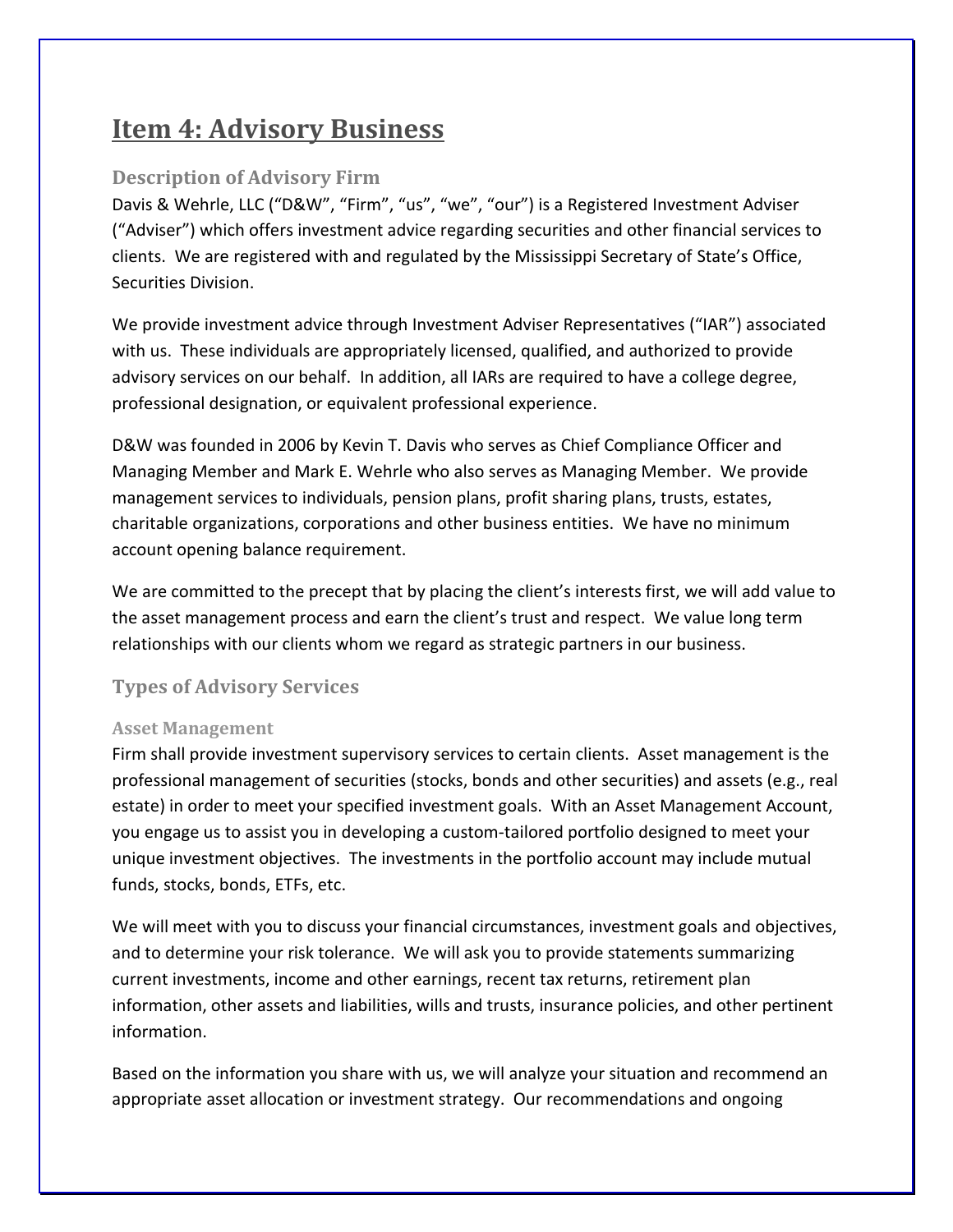management are based upon your investment goals and objectives, risk tolerance, and the investment portfolio you have selected. We will monitor the account, trade as necessary, and communicate regularly with you. Your circumstances shall be monitored in semiannual and annual account reviews. You may request more frequent reviews and may set thresholds for triggering events that would cause a review to take place. Generally, we will monitor for changes and shifts in the economy, changes to the management and structure of a mutual fund or company in which client assets are invested, and market shifts and corrections. These reviews will be conducted in person, by telephone conference, and/or via a written inquiry/questionnaire. We will work with you on an ongoing basis to evaluate your asset allocation as well as rebalance your portfolio to keep it in line with your goals as necessary. We will be reasonably available to help you with questions about your account.

#### We will:

- Conduct an initial interview with the Client (either in person, by telephone conference, and/or via a questionnaire) to determine the Client's financial circumstances, goals, acceptable levels of risk and other relevant circumstances.
- Manage the Client's Account on the basis of the Client's financial circumstances, investment objectives, risk tolerance and time horizon.
- Build a risk management profile for the Client.
- Advise on asset selection.
- Monitor the Client's circumstances through Account reviews. These reviews will be conducted in person, by telephone conference, and/or via a written inquiry/questionnaire.
- Assist the Client in setting and monitoring goals and objectives.
- Be reasonably available to consult with the Client relative to the status of the Client's Account.

You are obligated to notify us promptly when your financial situation, goals, objectives, or needs change.

You shall have the ability to impose reasonable restrictions on the management of your account, including the ability to instruct us not to purchase certain mutual funds, stocks or other securities. These restrictions may be a specific company security, industry sector, asset class, or any other restriction you request.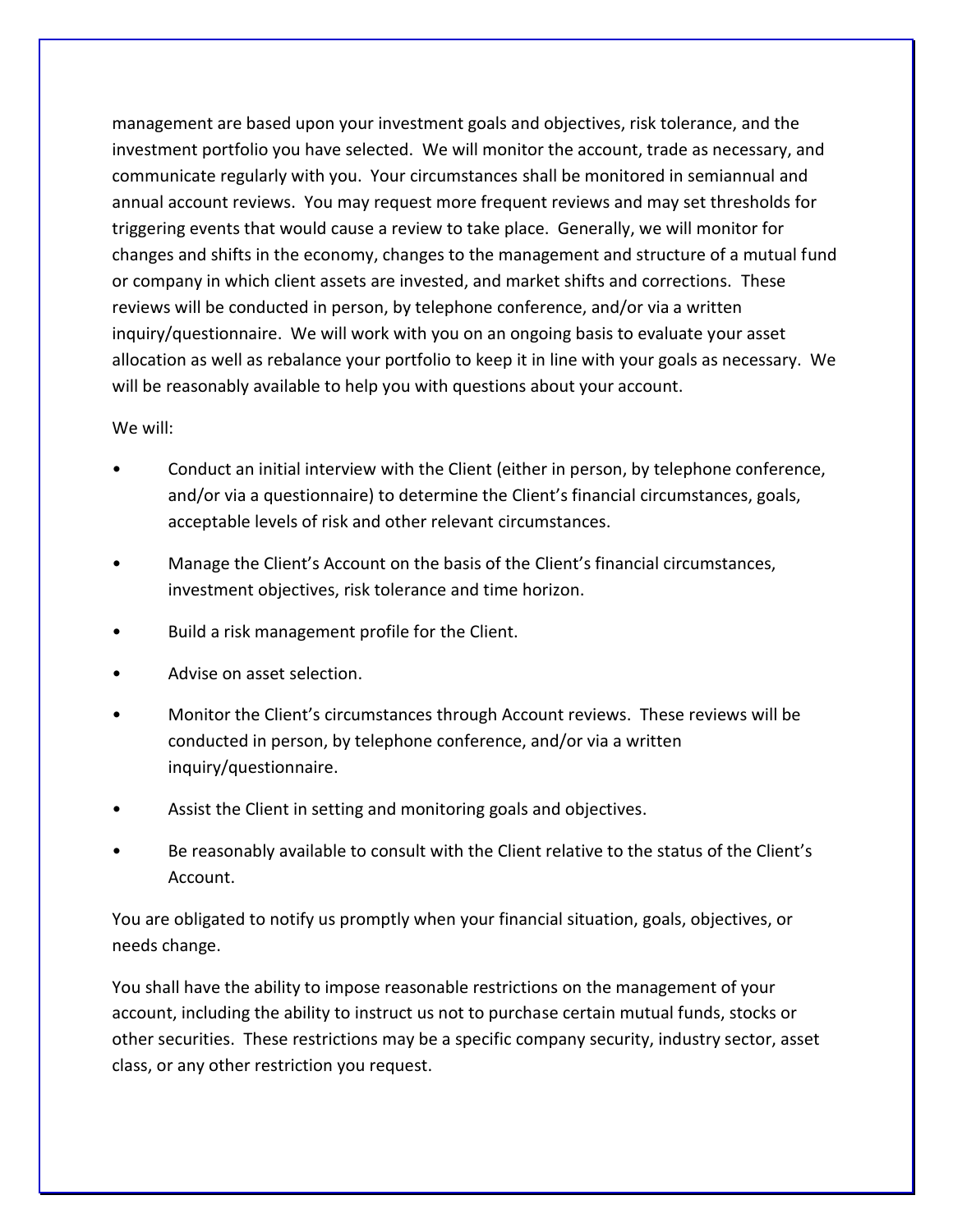Under certain conditions, securities from outside accounts may be transferred into your advisory account; however, we may recommend that you sell any security if we believe that it is not suitable for the current recommended investment strategy. You are responsible for any taxable events in these instances. Certain assumptions may be made with respect to interest and inflation rates and the use of past trends and performance of the market and economy. Past performance is not indicative of future results.

If you decide to implement our recommendations, we will help you open a custodial account(s). The funds in your account will generally be held in a separate account, in your name, at an independent custodian, and not with us. We recommend using Charles Schwab & Co., Inc. ("Charles Schwab" or "Schwab") or TD Ameritrade Inc. ("TD Ameritrade") as the custodian for your account(s). TD Ameritrade Institutional is a division of TD Ameritrade Inc., member FINRA/SIPC ("TD Ameritrade "), an unaffiliated SEC-registered broker-dealer and FINRA member.

You will enter into a separate custodial agreement with the custodian which authorizes the custodian to take instructions from us regarding all investment decisions for your account. We will select the securities bought and sold and the amount to be bought and sold, within the parameters of the objectives and risk tolerance of your account. You will be notified of any purchases or sales through trade confirmations and statements that are provided by the custodian. These statements list the total value of the account, itemize all transaction activity, and list the types, amounts, and total value of securities held. You will at all times maintain full and complete ownership rights to all assets held in your account, including the right to withdraw securities or cash, proxy voting and receiving transaction confirmations.

We manage assets on a discretionary basis, which means you have given us the authority to determine the following with/without your consent:

- Securities to be bought or sold for your account
- Amount of securities to be bought or sold for your account
- Broker-dealer to be used for a purchase or sale of securities for your account
- Commission rates to be paid to a broker or dealer for your securities transaction.

Trading may be required to meet initial allocation targets, after substantial cash deposits that require investment allocation, and/or after a request for a withdrawal that requires liquidation of a position. Additionally, your account may be rebalanced or reallocated periodically in order to reestablish the targeted percentages of your initial asset allocation. This rebalancing or reallocation will occur on the schedule we have determined together. You will be responsible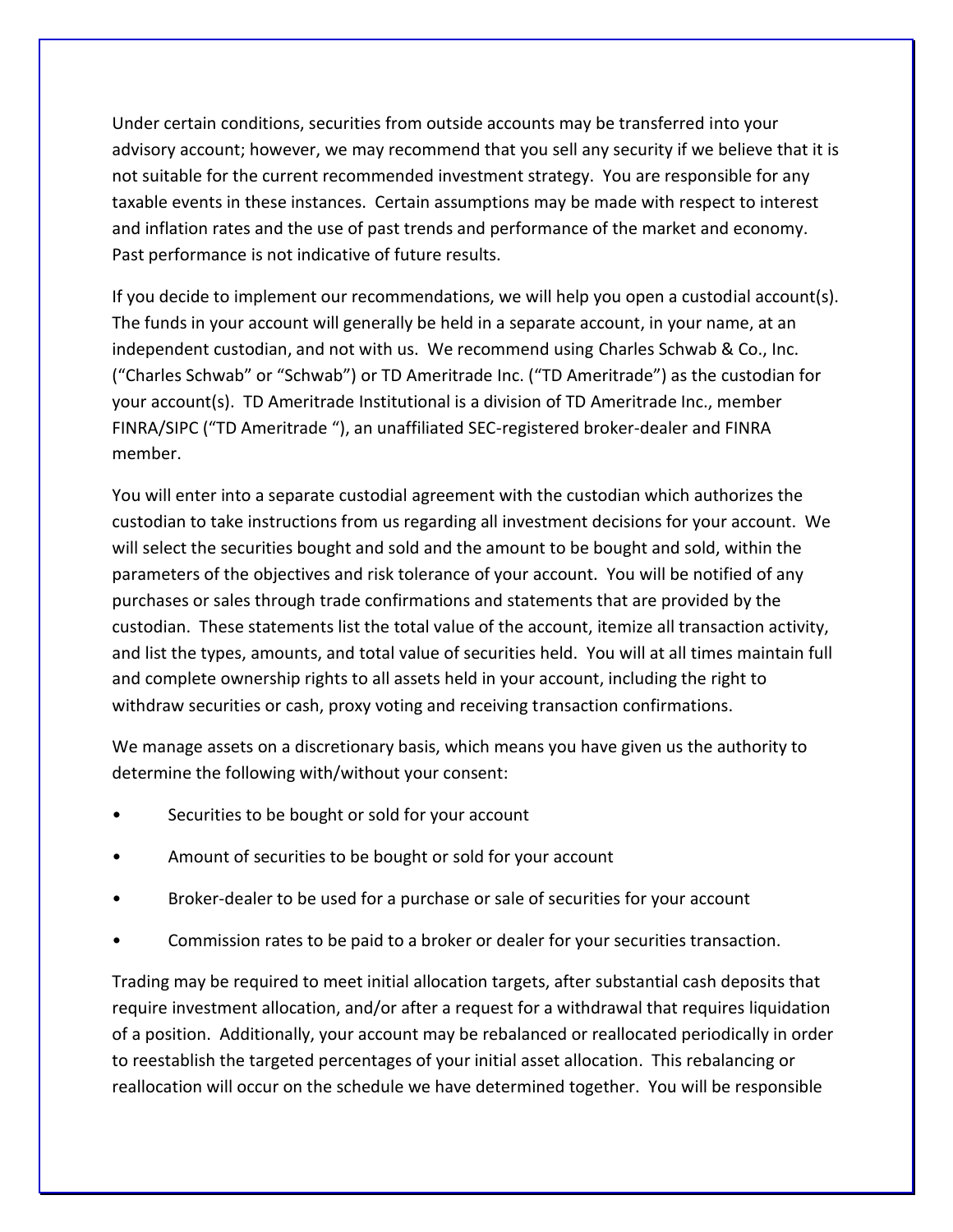for any and all tax consequences resulting from any rebalancing or reallocation of the account. We are not tax professionals and do not give tax advice. However, we will work with your tax professionals to assist you with tax planning.

We are available during normal business hours either by telephone, fax, email, or in person by appointment to answer your questions.

### <span id="page-7-0"></span>**Financial Planning/Consulting**

We provide financial planning services such as investment planning, general financial planning, income tax planning, business succession planning, retirement planning, educational fund planning, individual tax planning, risk management, estate planning, business planning and insurance planning. Fee based financial planning is a comprehensive relationship which incorporates many different aspects of your financial status into an overall plan that meets your goals and objectives. The financial planning relationship consists of face-to-face meetings and ad hoc meetings with you and/or your other advisors (attorneys, accountants, etc.) as necessary.

In performing financial planning services, we typically examine and analyze your overall financial situation, which may include issues such as taxes, insurance needs, overall debt, credit, business planning, retirement savings and reviewing your current investment program. Our services may focus on all or only one of these areas depending upon the scope of our engagement with you.

We provide financial consulting services such as investment portfolio monitoring, financial counseling, business or estate planning, financial planning, 401(k) participant services, etc.

It is essential that you provide the information and documentation we request regarding your income, investments, taxes, insurance, estate plan, etc. We will discuss your investment objectives, needs and goals, but you are obligated to inform us of any changes. We do not verify any information obtained from you, your attorney, accountant or other professionals.

If you engage us to perform these services, you will receive a written agreement detailing the services, fees, terms and conditions of the relationship. You will also receive this Brochure. You are under no obligation to implement recommendations through us. If you engage us for financial planning services, you may implement your financial plan through any financial organization of your choice.

We obtain information from a wide variety of publicly available sources. We do not have any inside private information about any investments that are recommended. All recommendations developed by us are based upon our professional judgment. We cannot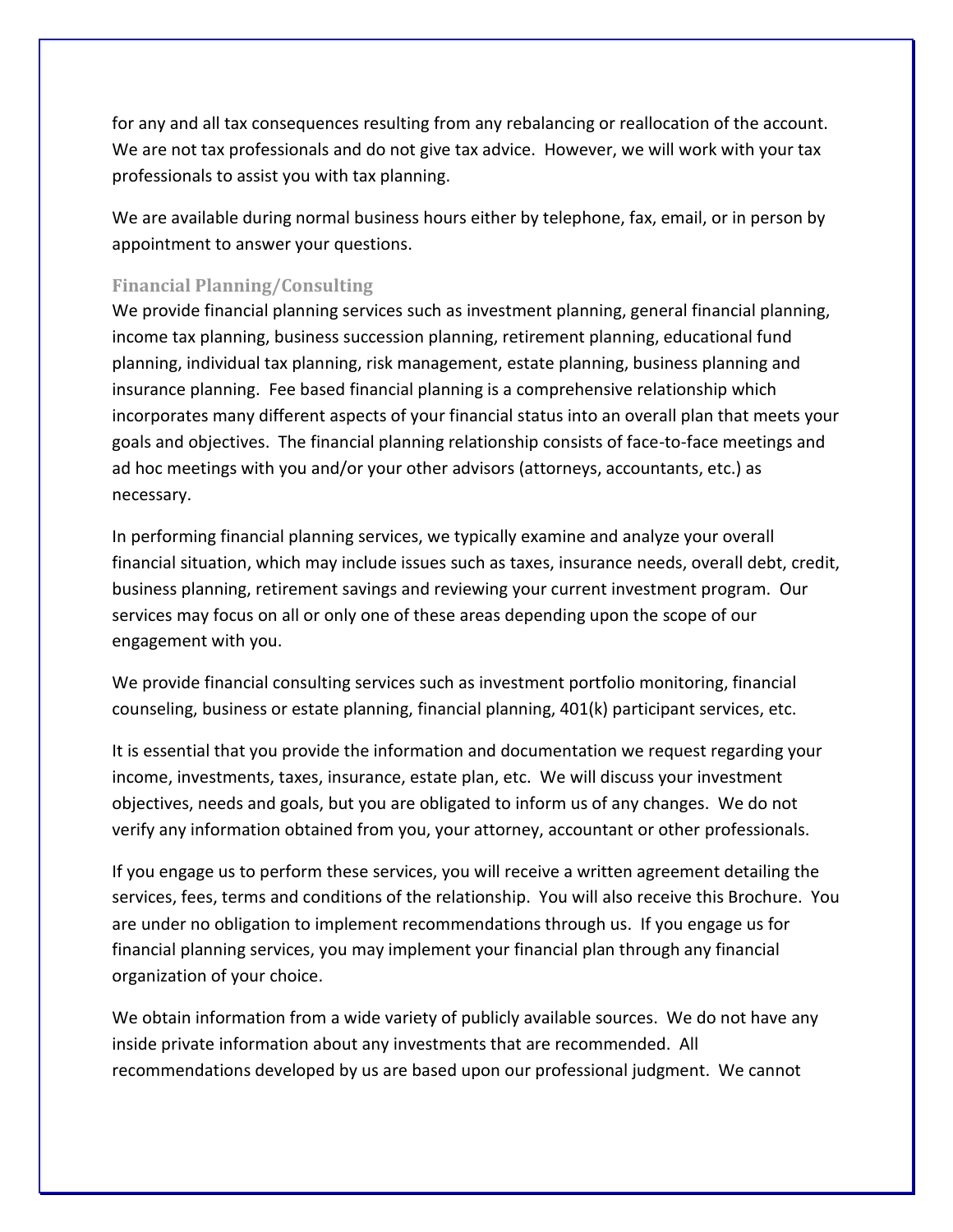guarantee the results of any of our recommendations. Choosing which advice to follow is your decision.

#### <span id="page-8-0"></span>**Wrap Fee Programs**

We currently provide our asset management services in investment programs that bundle or "wrap" services (investment advice, trade execution, custody, etc.) together and charge a single fee based on the value of assets under management. See, Appendix 1 Wrap Fee Brochure for additional information regarding our wrap fee program.

#### <span id="page-8-1"></span>**Retirement Plan Services**

For our firm's Retirement Plan accounts, our service begins with an analysis of the current retirement plan structure, custodian, third-party administrator, daily record keeper, investments, managed investment models, and fees. The analysis is designed to determine if we are able to add value to the plan and what areas, if any, may be deficient from both a regulatory perspective and from a financial advisory perspective.

We will offer you one or more of the following services:

- Plan design and asset selection consultation
- Develop and annually review Investment Policy Statement ("IPS")
- Develop investment menu according to the IPS
- Review plan sponsor's stated financial criteria for each investment option
- Monitor each investment option according to the IPS
- Quarterly portfolio statements, rate of return reports, asset allocation statements
- Provide investment research and performance information on investment options
- Investment option replacement guidance
- Personal consultations with the plan sponsor as necessary
- Develop Plan Investment Committee Charter, as needed
- Fiduciary due diligence assistance
- Attendance at Plan Committee and other meetings
- Annual Fiduciary Plan Review
- Fiduciary education services to Plan Committee
- Participant education, guidance, and enrollment
- Vendor coordination assistance
- Benchmarking services

#### *ERISA Fiduciary Services*

When delivering ERISA fiduciary services, we will perform those services for the retirement plan as a fiduciary under ERISA Section 3(21)(A)(ii) will act in good faith and with the degree of diligence, care and skill that a prudent person rendering similar services would exercise under similar circumstances. In our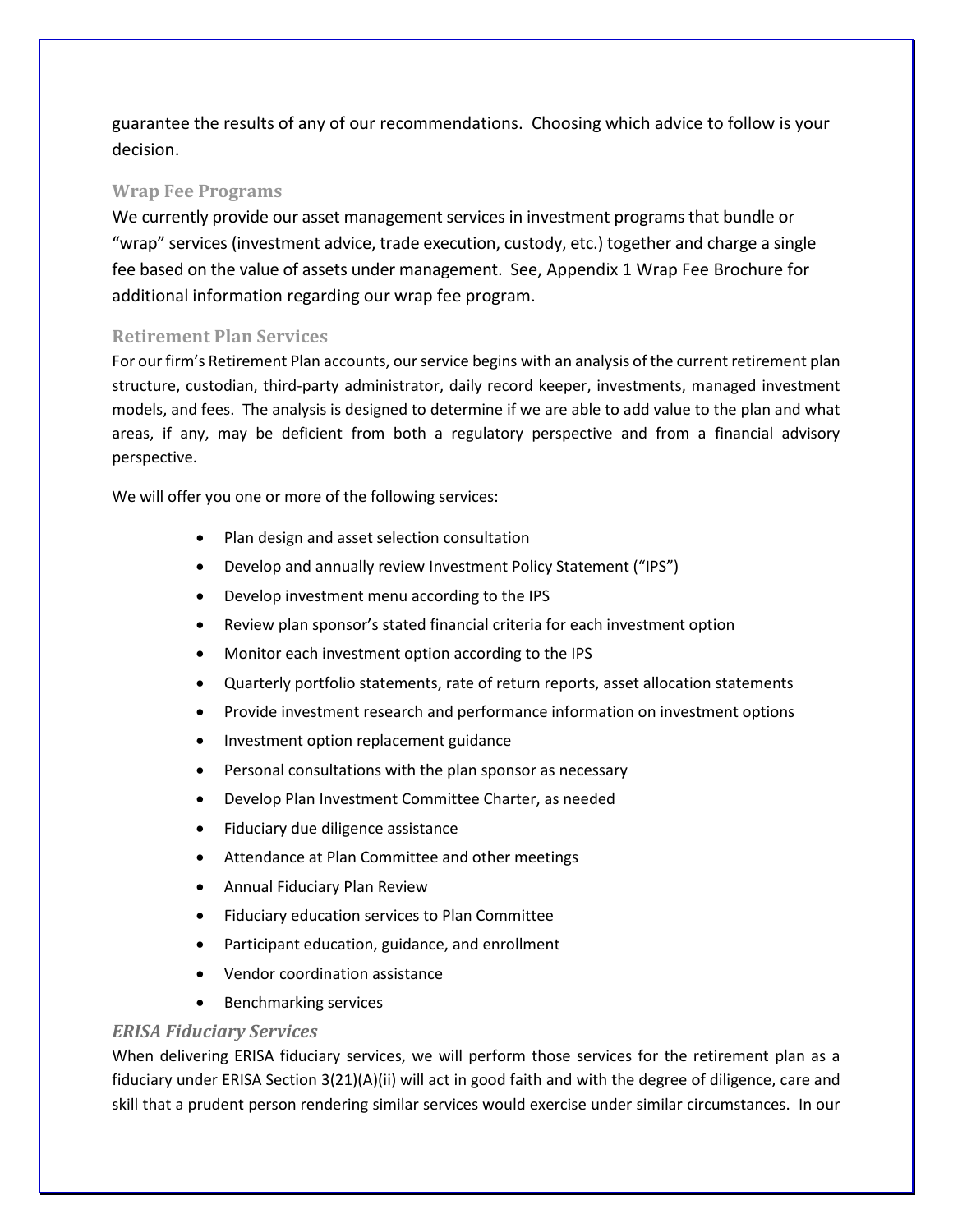capacity as a 3(21) plan fiduciary, we will conduct research to determine appropriate investment selections and allocations and to project potential ranges of returns and market values over various time periods and using various cash flows to assist the plan sponsor in determining the appropriate model(s)investment(s) for the retirement plan.

We also encourage plan sponsors to consult with other professional advisors since we do not provide tax or legal advice that may affect asset classes or allocations. We will apply any guidelines our client supplies, as directed, however, compliance with these restrictions or guidelines, is our client's responsibility.

#### *Plan Structure*

We will assist our client in evaluating the current plan's structure to determine if a change in the design of the plan better suits the needs of plan participants. We will facilitate any changes with the appropriate parties including the third-party administrator, record keeper, and custodian as well as facilitating the execution of the required plan document amendments or new plan documents. However, we will not draft any amendments as an attorney or a TPA will need to perform this service.

#### *Investment Committee*

We will assist you in the establishment of the Investment Committee (if a Committee is deemed appropriate) and the establishment of a formal investment committee charter, delineating committee responsibilities and fiduciary roles. We will also serve on the Committee in a non-fiduciary capacity if needed.

The Investment Committee may be charged with the fiduciary responsibility of the prudent management of the investment portfolio, selecting and retaining professional advisors to the portfolio including investment managers, investment consultants, custodians, attorneys, and clerical staff, and the establishment, execution, and interpretation of an Investment Policy Statement for the portfolio. We will assist the Investment Committee in meeting the committee's responsibilities according to the investment committee charter, and fulfilling its fiduciary duty to the plan, including their review of service providers, third-party administration firms, daily record keeper, and custodian to ensure that their services, along with ours, remain competitive to other alternatives that are available to the client.

#### *Investment Policy Service*

D&W's Investment Policy Service is designed to assist you in creating a written investment policy statement ("IPS") to document the plan's investment goals and objectives as well as certain policies governing the investment of assets. The IPS also identifies an investment strategy that seeks to attain the plan's goals. The service is generally designed for corporate retirement plans that are managed on a nondiscretionary basis.

We will assist the Investment Committee with the establishment, execution, and interpretation of the Investment Policy Statement. The Investment Policy Statement serves as a guide to assist the Investment Committee in effectively supervising, monitoring, and evaluating the investment of the plan's assets. We will prepare a draft of the IPS based upon information furnished by you and your firm designed to profile various factors for the account such as investment objectives, risk tolerances, projected cash flow, and demographics of your retirement plan participants. It is the client's responsibility to provide all necessary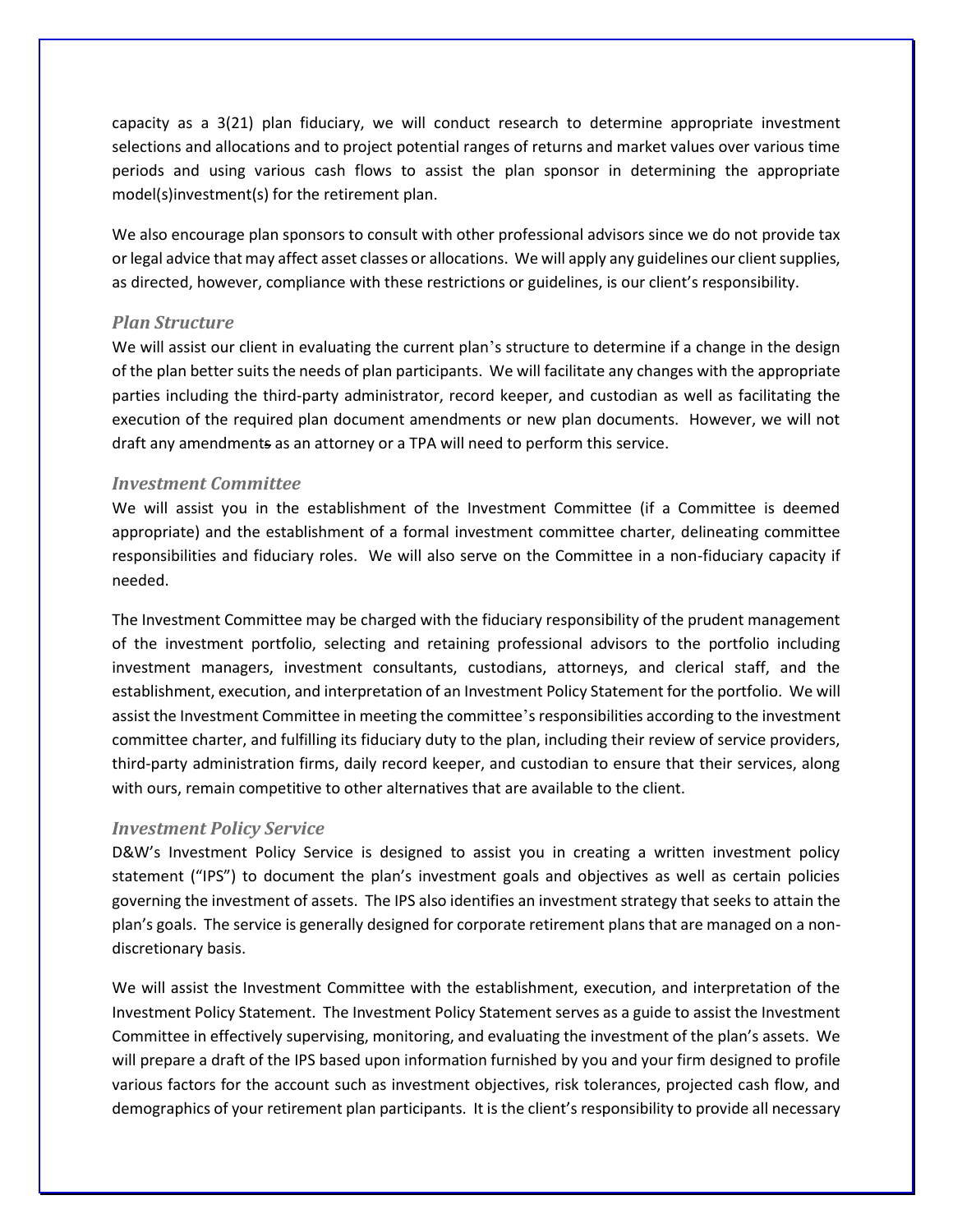information for the preparation of the IPS, particularly any limitations imposed by law or otherwise. This draft IPS is then submitted to you for review and approval. We recommend that your professional advisors, such as an attorney, actuary, and/or accountant, also review the IPS. The review and acceptance of the IPS is the responsibility of the plan fiduciary and your retirement program's governing entity.

Upon client's final approval, the IPS is ready to be sent to client's Investment Committee. It is client's responsibility to confirm the Investment Committee's acceptance of the IPS, and it is the Investment Committee's responsibility to adhere to the IPS in managing the retirement program. We encourage you to review accounts periodically to verify investment committee's compliance with the IPS.

The Investment Policy Statement will be reviewed at least annually to determine whether stated investment objectives are still relevant and the continued feasibility of achieving those objectives. However, the Investment Policy Statement is not expected to vary much from year to year and the IPS will not be updated to account for short term changes in market conditions or the economic environment.

#### *Investment Selection, Monitoring, and Replacement*

We will conduct research to determine allocations and to project potential ranges of returns and market values over various time periods and using various cash flows. As the financial advisor to the Plan, we will assist the Investment Committee in selecting the non-managed investment line up including evaluating investment managers and mutual fund companies, individual mutual funds, and money market funds which may be retained or replaced.

The data used to select the investment options is based on estimated, forward-looking performance of various asset classes and subclasses to create forward looking capital markets assumptions (e.g., expected return, expected standard deviation, correlation, etc.). Past performance and the return estimates of the asset classes and the indices that correspond to these asset classes may not be representative of actual future performance. Actual results could differ, based on various factors including the expenses associated with the management of the portfolio, the portfolio's securities versus the securities comprising the various indices and general market conditions. Before a specific investment is selected, other factors such as economic trends, which may influence the choice of investments and risk tolerance, should be considered. We have the responsibility and authority to recommend the investment line up including evaluating investment managers and mutual fund companies, individual mutual funds, and money market funds which may be retained or replaced. The plan sponsor has the responsibility and authority to make the final decision regarding what investments to include in the model portfolio and when to add or exclude a specific security.

It is client's responsibility to select the final mix and to determine whether to implement any strategy. We also encourage you to consult with your other professional advisors since D&W does not provide tax or legal advice that may affect asset classes or allocations used in the modeling. We will apply guidelines you supply, as directed; however, compliance with these restrictions or guidelines is client's responsibility.

We will also monitor the current non-managed investment line up including the investment's performance, performance compared to an applicable benchmark index, fees, management changes, style and fundamental investment strategy changes, and fund composition to determine if an investment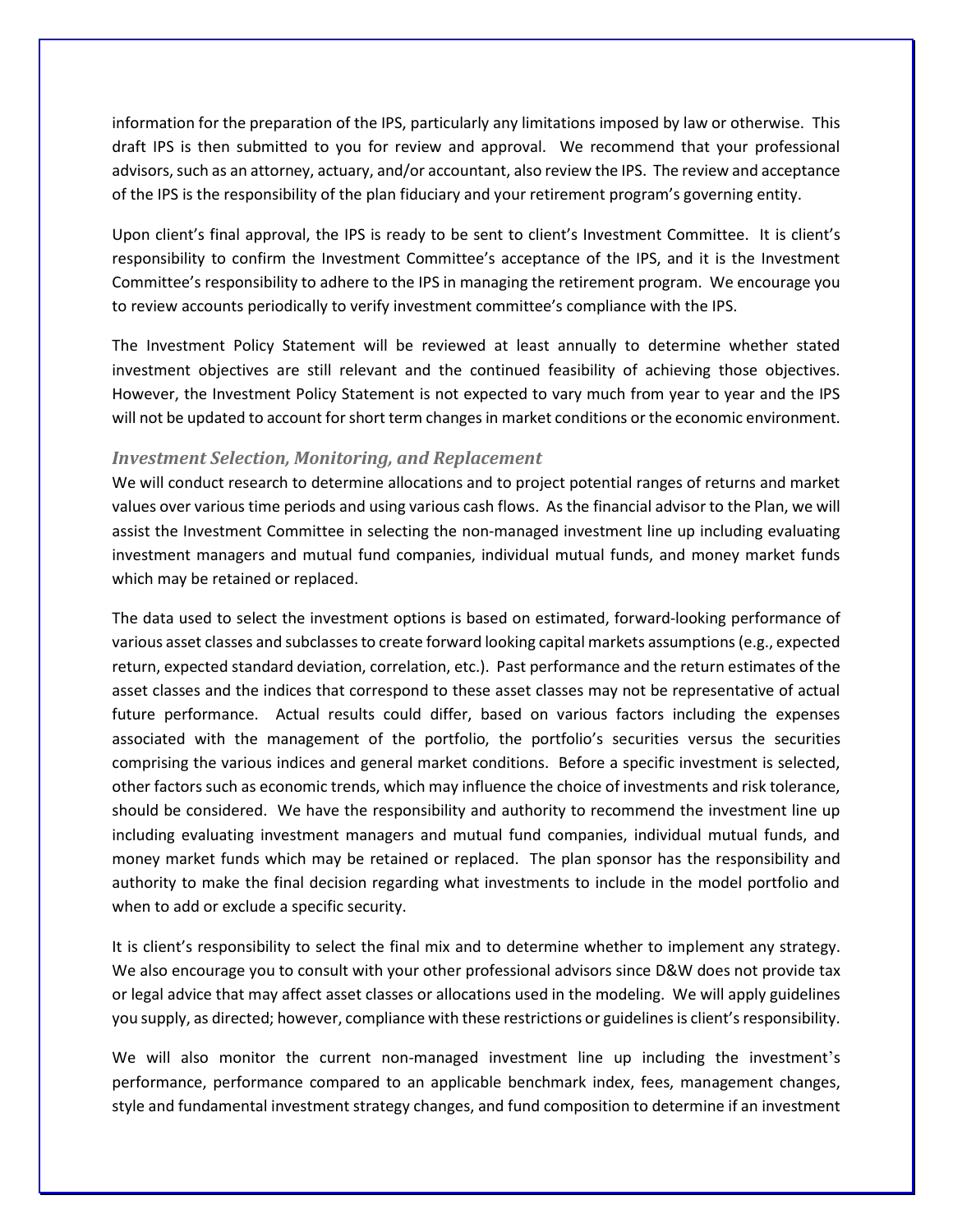no longer meets the criterion defined in the Investment Policy Statement. If the Investment Committee determines that a fund no longer meets the IPS criterion, we will advise the Investment Committee on possible alternatives and assist in the selection of a replacement investment.

If you decide to implement any of the firm's recommendations, we will help you open a custodial account(s) for the plan. The funds in this account will generally be held in a separate account, in the plan's name, at an independent custodian, not with us. We use Charles Schwab as our custodian. The identity of your custodian will be communicated to you before the account is opened. The custodian will effect transactions, deliver securities, make payments, etc. You will at all times maintain full and complete ownership rights to all assets held in the account for the benefit of the plan participants.

We are available during normal business hours either by telephone, fax, email, or in person by appointment to answer your questions.

#### *Participant Meetings*

We will conduct plan participant meetings when a change is made either to the structure of the plan or if the investment lineup changes as a result of the decisions of the Investment Committee. We will detail the changes being made, how it affects the current participants, review the current investment opportunities, how participants may make changes to their investment selections, and will answer any and all questions a participant may have. We will review with the participants how to select the investments.

#### *Reporting*

We will send an annual performance report detailing the overall performance of the plan's assets and a detailed list of the investment holdings.

#### *Other Services*

We also offer consulting services for non-investment related matters.

#### <span id="page-11-0"></span>**Assets Under Management**

As of December 31, 2020, Davis & Wehrle, LLC ("Firm") had \$41,139,348 and 129 accounts under management on a discretionary basis and \$39,800,906 and 54 accounts under management on a non-discretionary basis.

## <span id="page-11-1"></span>**Item 5: Fees and Compensation**

We provide our investment supervisory and financial planning/consulting services for a fee. No fee shall be based upon capital gains or upon capital appreciation of assets. Fees are generally negotiable and are paid according to the final Asset Management Agreement executed between Davis & Wehrle, LLC and the Client. Clients are advised that in addition to paying our firm's fees, the client shall also bear a proportionate amount of the operating expenses of the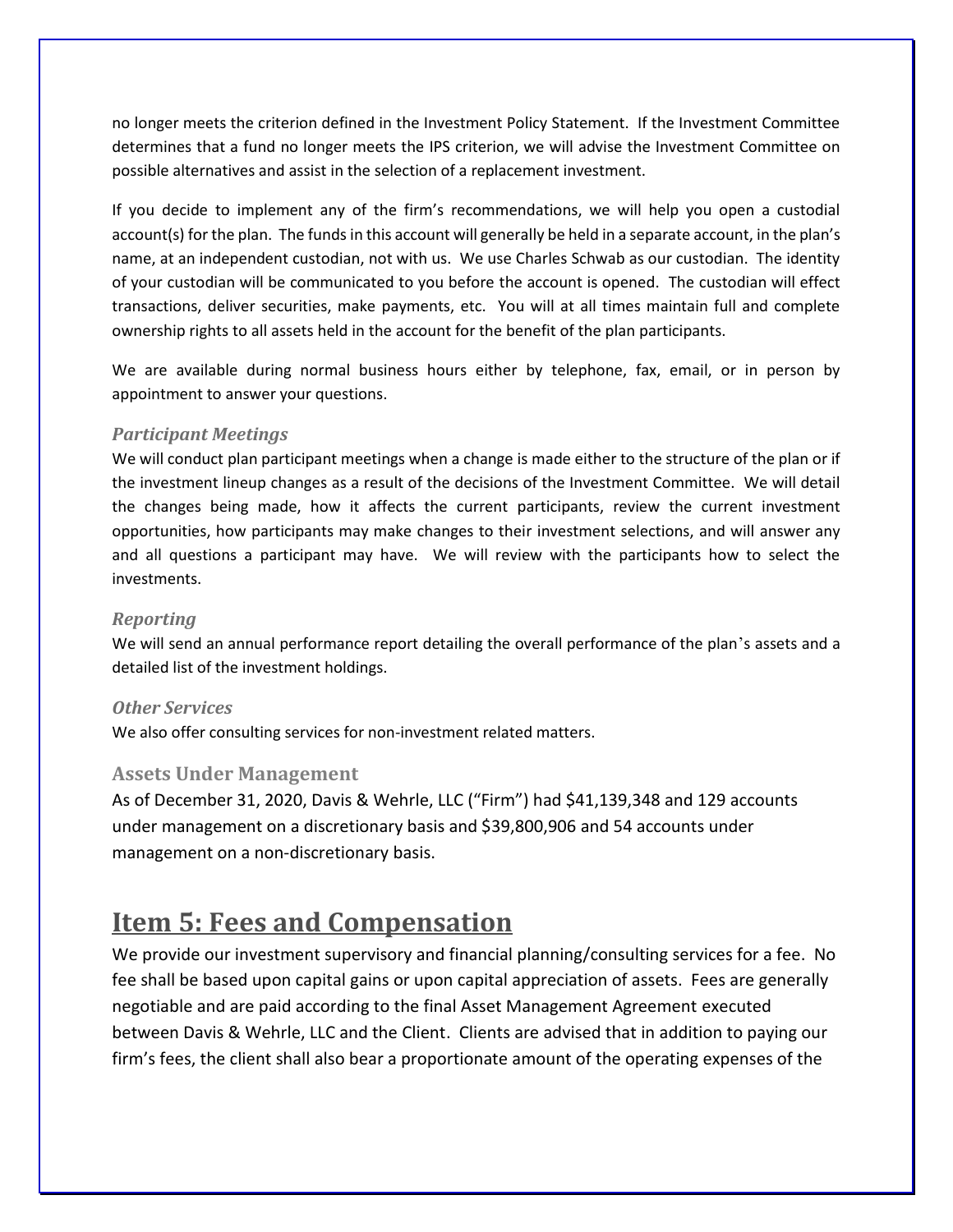various funds in which they are invested, including management fees that are paid to the funds' advisers. This is known as "layering of fees".

### <span id="page-12-0"></span>**Asset Management Fees**

We have no minimum account opening balance requirement. We currently provide our asset management services in investment programs that bundle or "wrap" services (investment advice, trade execution, custody, etc.) together and charge a single fee based on the value of assets under management. The fee charged is based upon the amount of money you invest. Multiple accounts of immediately-related family members, at the same mailing address, may be considered one consolidated account for billing purposes.

Fees are charged monthly or quarterly in advance. Your advisory agreement will detail the frequency with which our fee will be assessed. If client and Firm agree to charge our fees monthly, payment is due and will be assessed on the first business day of each month, based on the average daily balance of the prior month. If client and Firm agree to charge our fees quarterly, payment is due and will be assessed on the first business day of the new quarter, based on the average daily balance of the prior quarter. With respect to investment supervisory services, Firm's fee shall be as follows:

| <b>Account Value</b>      | <b>Annual Advisory Fee</b> |
|---------------------------|----------------------------|
| $$0 - $50,000$            | 2.25%                      |
| \$50,001 - \$100,000      | 2.00%                      |
| \$100,001 - \$250,000     | 1.75%                      |
| \$250,001 - \$500,000     | 1.50%                      |
| \$500,001 - \$1,000,000   | 1.25%                      |
| \$1,000,001 - \$5,000,000 | 1.15%                      |
| \$5,000,001 and Above     | 1.00%                      |

The fees shown above are annual fees and may be negotiable based upon certain circumstances. No increase in the annual fee shall be effective without prior written notification to you. We believe our advisory fee is reasonable considering the fees charged by other investment advisers offering similar services/programs. The Advisory Agreement will continue in effect until terminated by either party with a thirty-day written notice to the other party, in person or by mail to the address of record. Upon termination of any account, any prepaid fees that are in excess of the services performed will be promptly refunded to you.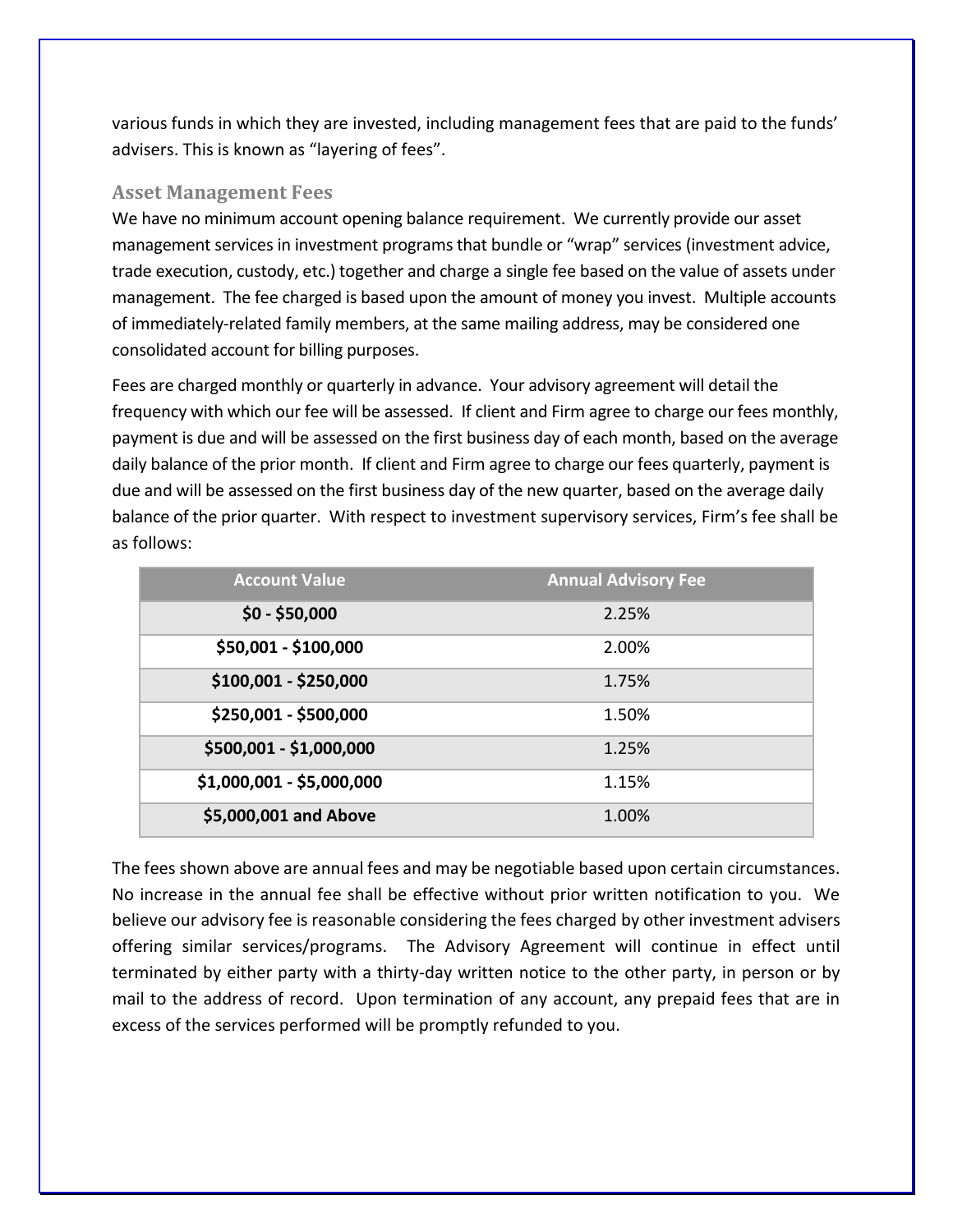You will authorize the custodian to directly debit fees from your account held at the custodian and to pay us. You will be provided with a quarterly statement reflecting deduction of the advisory fees.

By participating in a wrap fee program, Clients may end up paying more or less than they would through a non-wrap fee program. The relative cost of the program includes trade execution costs that would typically be passed directly through to the Client by the executing broker. Clients could invest in debt and equities directly, without the Adviser's services. In that case, Clients would not receive the services provided by the Adviser which are designed, among other things, to assist in determining which funds are appropriate for the portfolio and the Client's Account.

In our wrap fee program, we include all trade charges for your account; however, our fees do not include other related costs and expenses. You may incur certain charges imposed by custodians, and other third parties. These include custodial fees, odd-lot differentials, transfer taxes, wire transfer and electronic fund fees, and other fees and taxes on brokerage accounts and securities transactions. Mutual funds, money market funds and exchange-traded funds (ETFs) also charge internal management fees, which are disclosed in the fund's prospectus. These fees may include, but are not limited to, a management fee, upfront sales charges, and other fund expenses. Load and no load mutual funds may pay annual distribution charges, sometimes referred to as "12(b)(1) fees". These 12(b)(1) fees come from fund assets, and thus indirectly from clients' assets. We do not receive any compensation from these fees. All of these fees are in addition to the management fee you pay us. You should review all fees charged to fully understand the total amount of fees you will pay. Services similar to those offered by us may be available elsewhere for more or less than the amounts we charge.

Since the Adviser does not charge Clients fees based on trading activity, the Adviser may have an incentive to limit trading activities in Client account(s) because the Adviser is charged for executing trades. In addition, the amount of compensation received by the Adviser may be more than what the Adviser would receive if the Client paid separately ("unbundled") for investment advice, brokerage, and other services. Therefore, the Adviser a may have a financial incentive to recommend the wrap fee program over other programs or services. The Adviser monitors all Client accounts to ensure that the Adviser's fiduciary duty is met for all Clients. Any breaches of the Adviser's fiduciary duty are noted and appropriate repercussions are initiated to deter such behavior.

If the Wrap Fee Brochure is not delivered to the Client at least 48 hours prior to entering into the management agreement, the Client may terminate the agreement for services within five business days of execution without penalty. After the five-day period, either party, upon 30 days written notice to the other, may terminate the management agreement. The management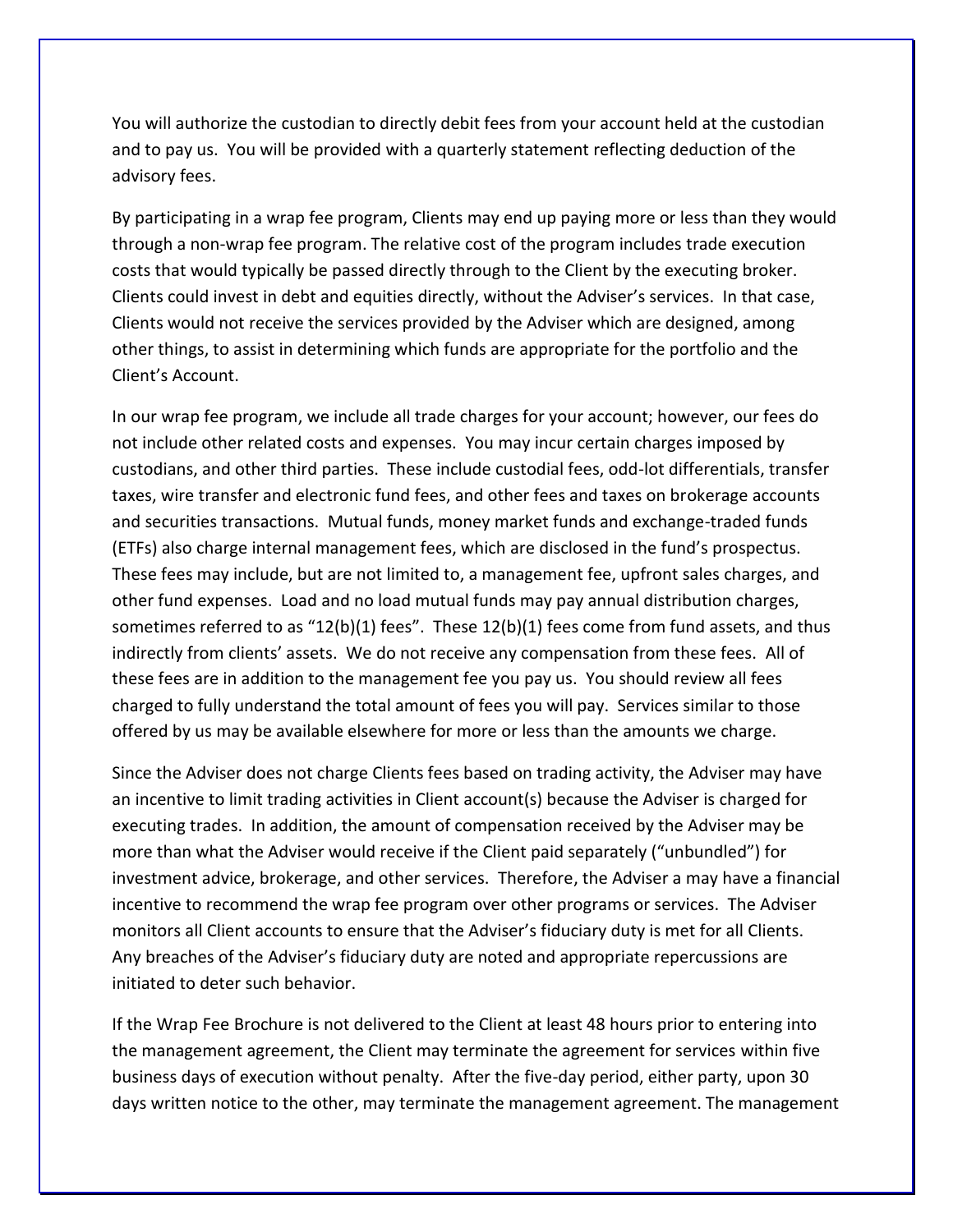fee will be pro-rated for the month in which the cancellation notice was given and any unearned fees will be returned to the client via check.

### <span id="page-14-0"></span>**Financial Planning/Consulting Fixed and Hourly Fees**

With respect to financial planning fees, Firm shall charge an hourly fee ranging from \$150.00 per hour to \$225.00 per hour or a flat fee ranging between \$1,750.00 to \$15,000.00. The financial planning fee charged to the client will vary depending on the facts and circumstances surrounding the client's needs and depending upon the anticipated complexity of the client's needs. Additional expenses realized outside the scope of any financial planning contract may be billed at an additional cost. A deposit of 50% of the fee is due at the time the agreement is signed. The remainder of the fee is due upon presentation of an investment plan or the rendering of consulting services. Investment plans will be presented to you within 90 days of the contract date, provided that all information needed to prepare the investment plan has been promptly provided to us. Depending upon the complexity of the client's circumstances, we may offer financial planning services to an asset management client, for no additional fee.

With respect to financial consulting fees, Firm shall charge an hourly fee ranging from \$150.00 per hour to \$225.00 per hour or a flat fee ranging between \$1,750.00 to \$15,000.00. Hourly fees and flat fees will be charged monthly, quarterly, semiannually or annually, in advance. Clients who engage us for asset management services will not be charged an additional fee solely for Investment Portfolio Monitoring services. Depending upon the complexity of the client's circumstances, we may offer financial consulting services to an asset management client, for no additional fee. The financial consulting fee charged to the client will vary depending on the facts and circumstances surrounding the client's needs and depending upon the anticipated complexity of the client's needs. Additional expenses realized outside the scope of any financial consulting contract may be billed at an additional cost.

In all cases, the Client may terminate the agreement at any time, for any reason, and prepaid fees will be refunded on a pro-rated basis. For a refund of prorated fees, D&W will need to have written authorization from the Client that the agreement is terminated.

We do not accept prepayment of more than \$500 in fees per client, six months or more in advance. The financial planning agreement will terminate once you receive the final plan. The Financial Planning/Consulting Agreement will show the fee you will pay.

If the plan is implemented through us, we may receive compensation from the sale of insurance products or advisory services recommended in the financial plan. This compensation would be in addition to the financial planning fee you pay. The fees and expenses you pay for the purchase of these products may be more or less than the expenses you would pay should you decide to implement our recommendations through another investment advisory firm or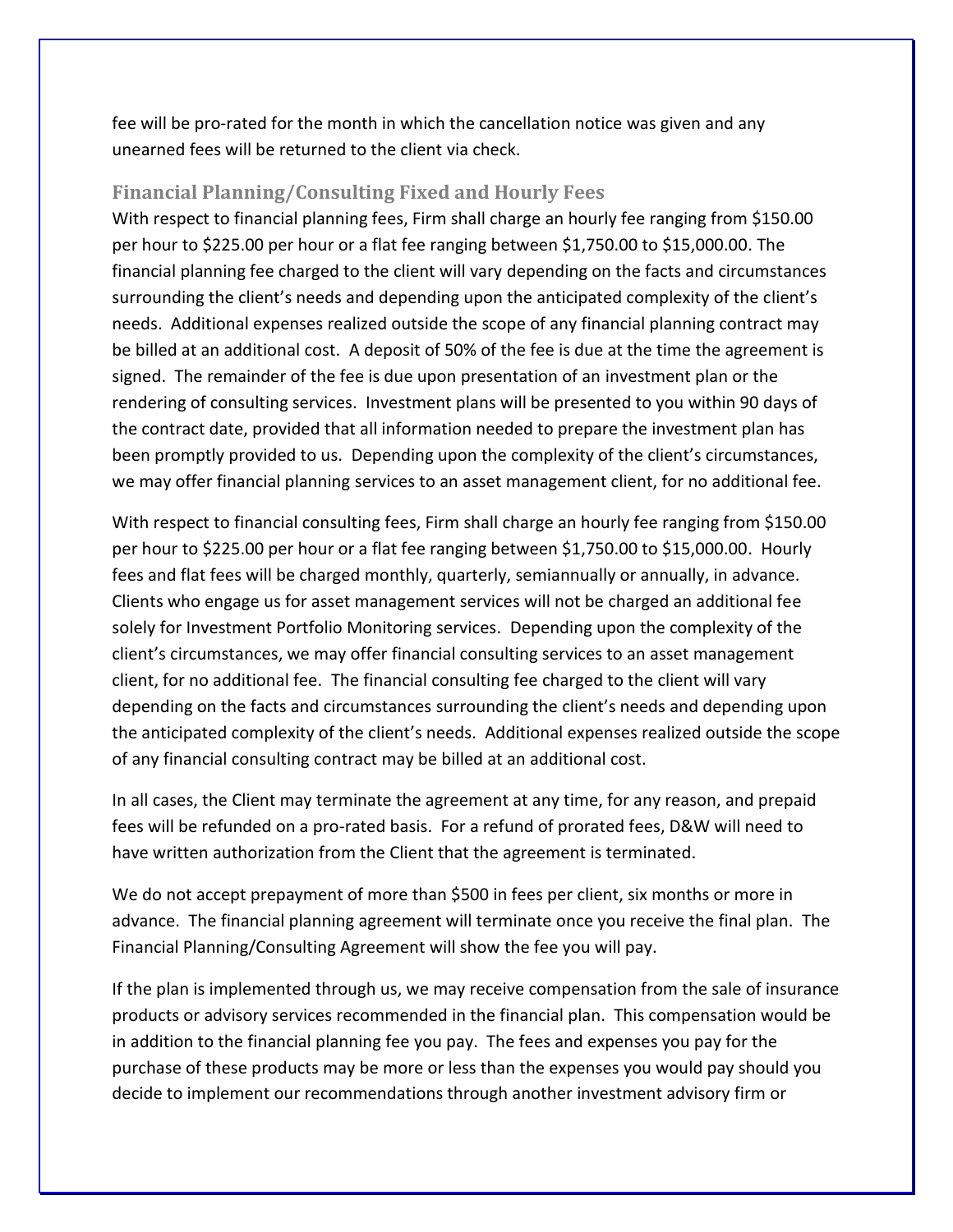broker-dealer and are typically determined by the broker-dealer or investment company sponsoring the product. Therefore, a conflict of interest may exist between our interests and your interests since we may recommend products that pay us compensation. We may have an incentive to recommend particular products based upon the potential compensation rather than your needs. This potential conflict is addressed in our Code of Ethics.

Based upon your needs, we may also provide consultations throughout the year to advise and counsel you about other financial issues. We can help you with transition planning, major transaction analysis, coordinated with cash flow needs, retirement needs, estate planning needs, income tax planning, life and disability insurance needs, investment needs, and college education planning.

All recommendations developed by us are based upon our professional judgment. We cannot guarantee the results of any of our recommendations.

#### <span id="page-15-0"></span>**Retirement Plan Services Fees**

D&W's standard fee includes establishing your Investment Policy Statement, reviewing your plan structure, investment management, investment selection and monitoring, fund changes, participant education and reporting. Advisory fees for the plan are paid to us by the plan, or directly from the plan sponsor, or in some cases a combination of both. These fees are generally collected by the plan record keeper or vendor and paid directly to our firm. For initial and subsequent years, the fee paid for our services will be up to 0.35% of the assets under management, up to \$250.00 an hour, or a flat fee of up to \$75,000.00. If the Fees are a percentage of assets, they shall be paid in arrears based on the market value of the assets under management at the end of each calendar quarter and shall be prorated for partial quarterly periods. These fees include services as an ERISA section 3(21) fiduciary with respect to client's plan. Pursuant to the authorization letter in the form attached to The Retirement Plan Advisory Agreement as Appendix IV, the client will authorize the Plan's recordkeeper (or other custodian of the Plan's assets) to remit the Fees directly to D&W from Plan assets. Fees shall be paid within ten (10) days after transmittal of an invoice by D&W to client (with a copy to the recordkeeper or other custodian as appropriate). Notwithstanding any obligation of client to pay Fees, any Fees remaining unpaid after thirty (30) days from the date of invoice shall be due and payable immediately by the Plan.

The timing of fees paid is generally at the beginning of the upcoming month, based upon asset levels at the end of the preceding month. D&W's advisory agreement with each plan sponsor outlines the amount of the fee, the timing of fees collected and the process of fee remittal to our firm.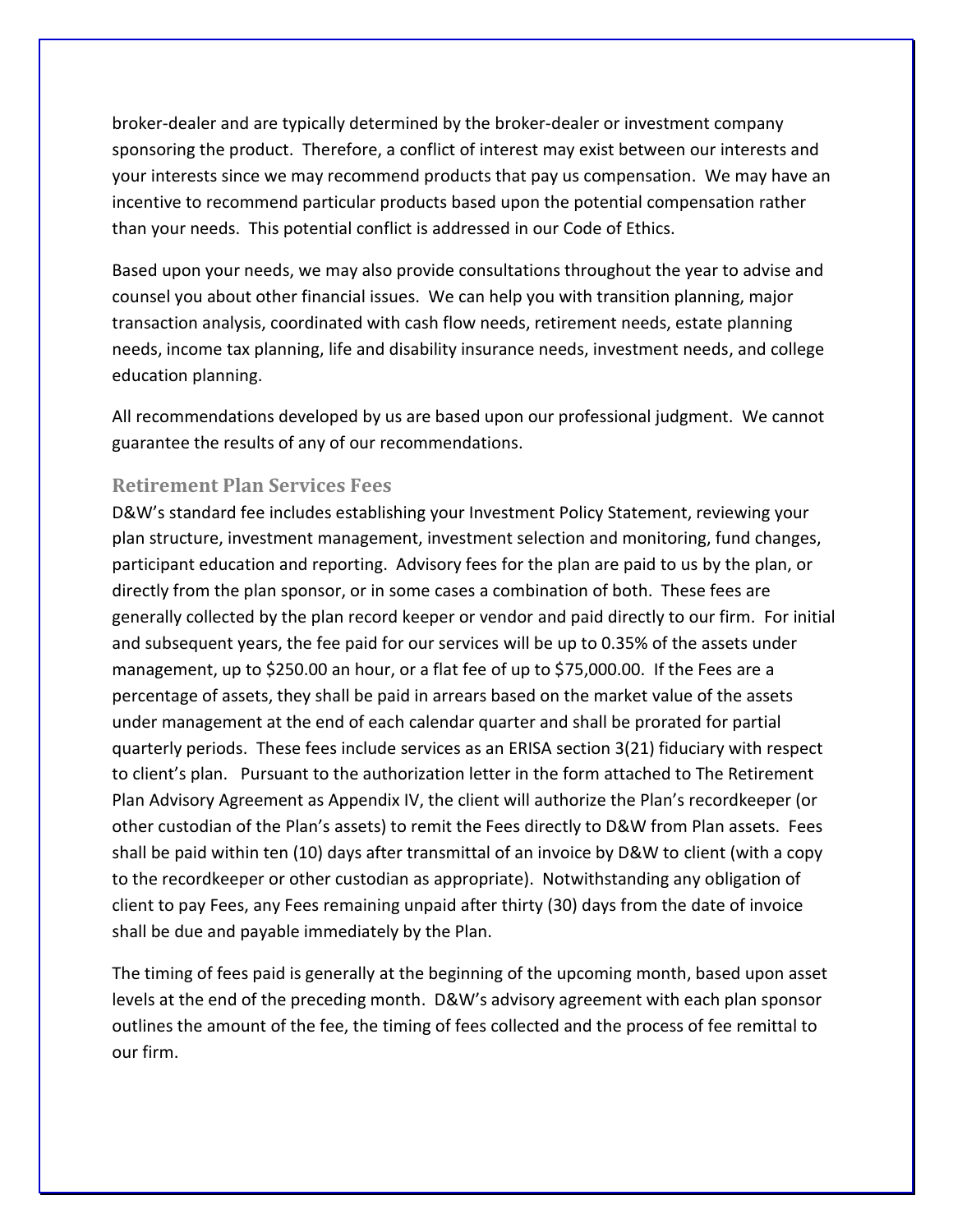### <span id="page-16-0"></span>**Other Compensation**

Mark E. Wehrle may recommend and sell life, disability, health, and long-term care insurance and will receive the usual and customary commissions in addition to any agreed upon advisory fee.

Mark E. Wehrle may receive additional compensation from sales of insurance products. Mark E. Wehrle may be eligible to receive incentive awards (including prizes such as trips or bonuses) for recommending certain types of insurance policies or other investment products that he recommends.

While Mark E. Wehrle endeavors at all times to put the interest of our clients first as part of our fiduciary duty, the possibility of receiving incentive awards creates a conflict of interest, and may affect his judgment when making recommendations. We require that all IARs disclose this conflict of interest when such recommendations are made. Also, we require IARs to disclose that clients may purchase recommended insurance products from other insurance agents not affiliated with us.

## <span id="page-16-1"></span>**Item 6: Performance-Based Fees and Side-By-Side Management**

We do not offer performance-based fees. Performance-based fees are based on a share of capital gains on or capital appreciation of the assets of a client.

## <span id="page-16-2"></span>**Item 7: Types of Clients**

We provide portfolio management services to individuals, pension plans, profit sharing plans, trusts, estates, charitable organizations, corporations and other business entities.

# <span id="page-16-3"></span>**Item 8: Methods of Analysis, Investment Strategies and Risk of Loss**

Our primary methods of investment analysis are fundamental and technical analysis.

**Fundamental analysis** involves analyzing individual companies and their industry groups, such as a company's financial statements, details regarding the company's product line, the experience, and expertise of the company's management, and the outlook for the company's industry. The resulting data is used to measure the true value of the company's stock compared to the current market value. The risk of fundamental analysis is that information obtained may be incorrect and the analysis may not provide an accurate estimate of earnings, which may be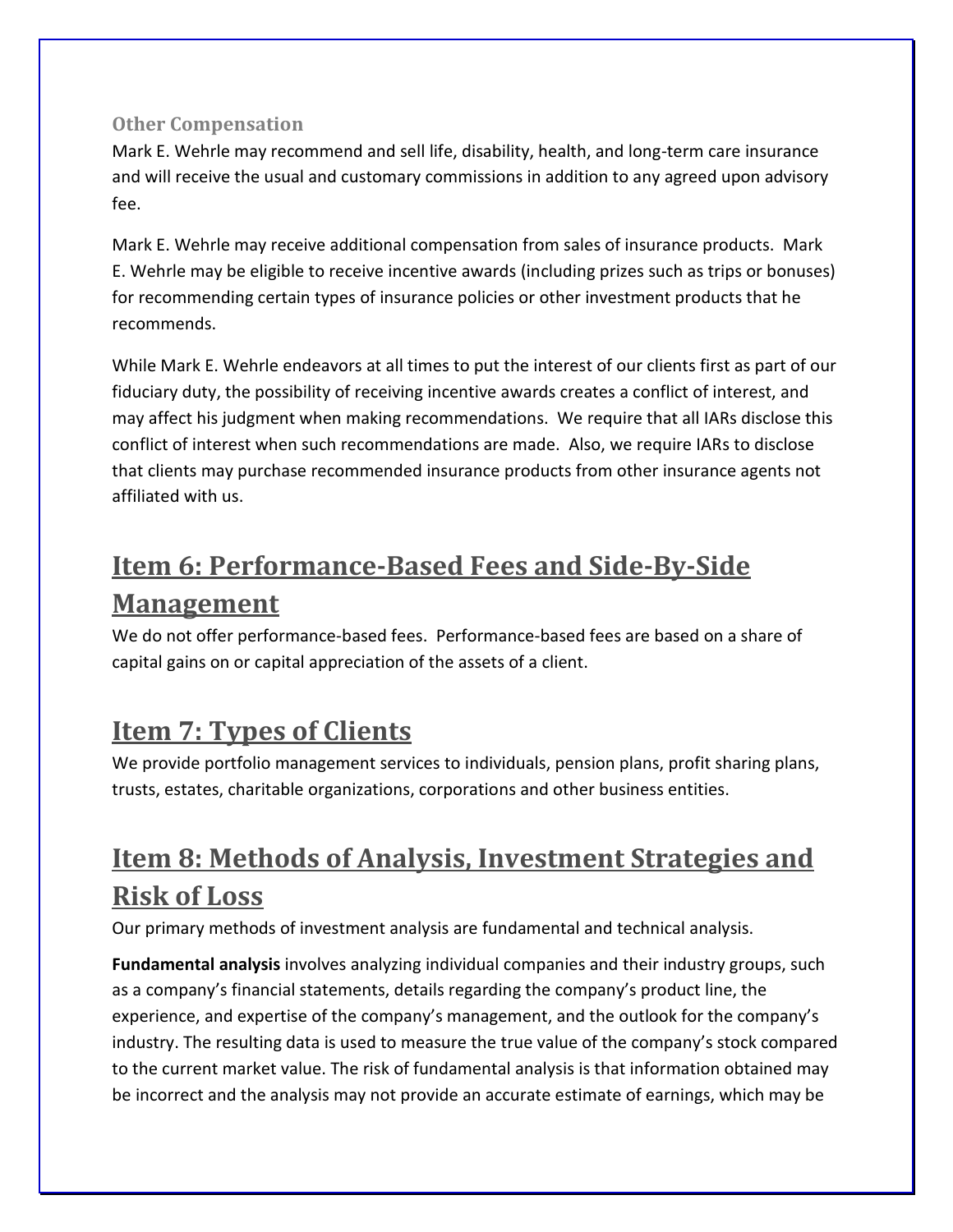the basis for a stock's value. If securities prices adjust rapidly to new information, utilizing fundamental analysis may not result in favorable performance.

**Technical analysis** involves using chart patterns, momentum, volume, and relative strength in an effort to pick sectors that may outperform market indices. However, there is no assurance of accurate forecasts or that trends will develop in the markets we follow. In the past, there have been periods without discernible trends and similar periods will presumably occur in the future. Even where major trends develop, outside factors like government intervention could potentially shorten them.

Furthermore, one limitation of technical analysis is that it requires price movement data, which can translate into price trends sufficient to dictate a market entry or exit decision. In a trendless or erratic market, a technical method may fail to identify trends requiring action. In addition, technical methods may overreact to minor price movements, establishing positions contrary to overall price trends, which may result in losses. Finally, a technical trading method may under perform other trading methods when fundamental factors dominate price moves within a given market.

Investment strategies shall be long term purchases (securities held more than a year), short term purchases (securities sold within a year) and trading (securities sold within 30 days).

#### <span id="page-17-0"></span>**Material Risks Involved**

We cannot guarantee our analysis methods will yield a return. In fact, a loss of principal is always a risk. **Investing in securities involves a risk of loss that you should be prepared to bear.** Client understands that investment decisions made for your account by us are subject to various market, currency, economic, political and business risks. The investment decisions we make for you will not always be profitable nor can we guarantee any level of performance.

Material risks associated with our investment strategies are listed below.

**Market Risk:** Market risk involves the possibility that an investment's current market value will fall because of a general market decline, reducing the value of the investment regardless of the operational success of the issuer's operations or its financial condition.

**Strategy Risk:** The Adviser's investment strategies and/or investment techniques may not work as intended.

**Small and Medium Cap Company Risk:** Securities of companies with small and medium market capitalizations are often more volatile and less liquid than investments in larger companies. Small and medium cap companies may face a greater risk of business failure, which could increase the volatility of the client's portfolio.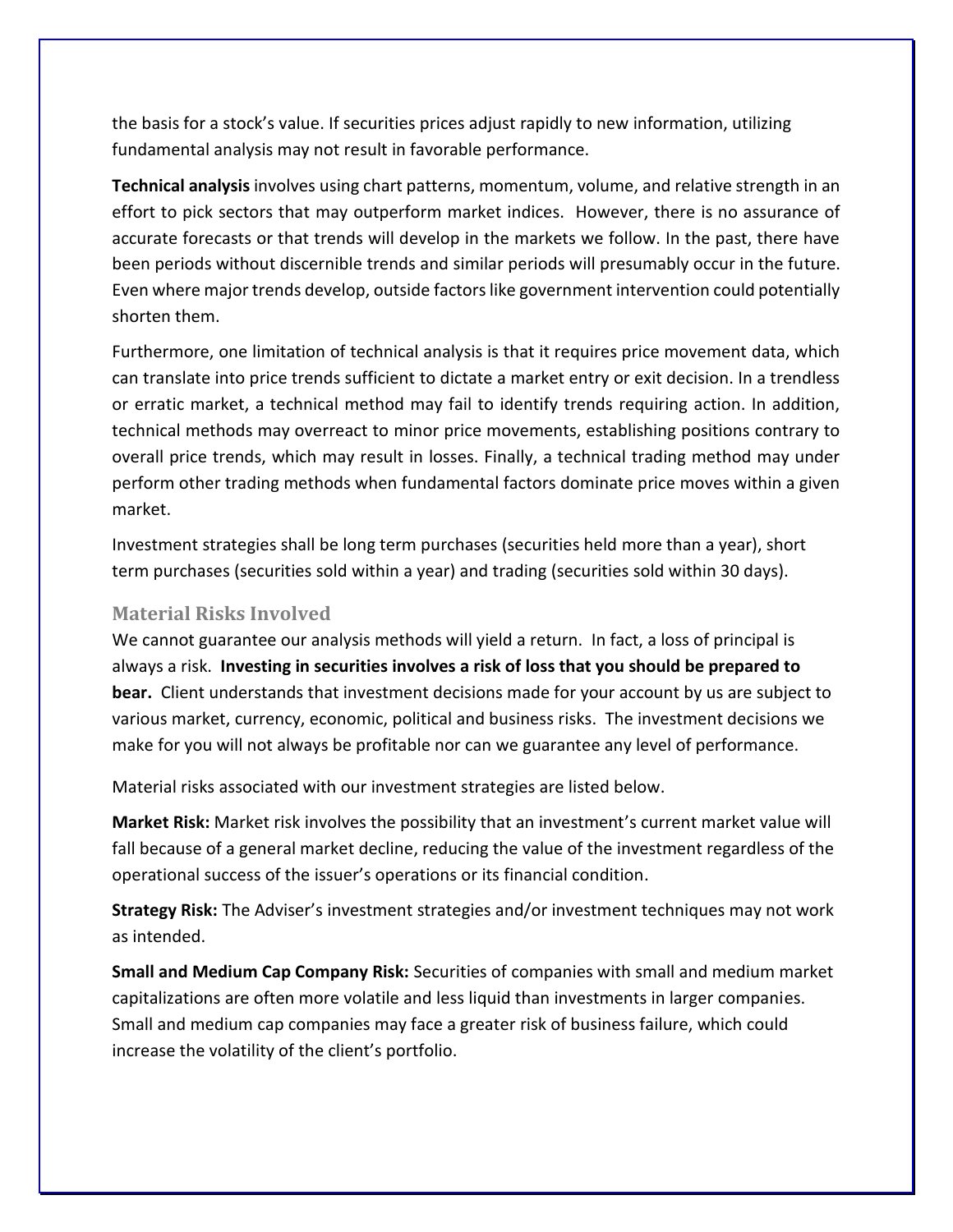**Turnover Risk:** At times, the strategy may have a portfolio turnover rate that is higher than other strategies. A high portfolio turnover would result in correspondingly greater brokerage commission expenses and may result in the distribution of additional capital gains for tax purposes. These factors may negatively affect the account's performance.

**Limited markets:** Certain securities may be less liquid (harder to sell or buy) and their prices may at times be more volatile than at other times. Under certain market conditions we may be unable to sell or liquidate investments at prices we consider reasonable or favorable, or find buyers at any price.

**Concentration Risk:** Certain investment strategies focus on particular asset-classes, industries, sectors or types of investment. From time-to-time these strategies may be subject to greater risks of adverse developments in such areas of focus than a strategy that is more broadly diversified across a wider variety of investments.

**Interest Rate Risk:** Bond (fixed income) prices generally fall when interest rates rise, and the value may fall below par value or the principal investment. The opposite is also generally true: bond prices generally rise when interest rates fall. In general, fixed income securities with longer maturities are more sensitive to these price changes. Most other investments are also sensitive to the level and direction of interest rates.

**Legal or Legislative Risk**: Legislative changes or Court rulings may impact the value of investments, or the securities' claim on the issuer's assets and finances.

**Inflation**: Inflation may erode the buying-power of your investment portfolio, even if the dollar value of your investments remains the same.

**Insurance Product Risk:** The rate of return on variable insurance products is not stable, but varies with the stock, bond and money market subaccounts that you choose as investment options. There is no guarantee that you will earn any return on your investment and there is a risk that you will lose money. Before you consider purchasing a variable product, make sure you fully understand all of its terms. Carefully read the prospectus. Some of the major risks include:

• Liquidity and Early Withdrawal Risk – There may be a surrender charges for withdrawals within a specified period, which can be as long as six to eight years. Any withdrawals before a client reaches the age of 59 ½ are generally subject to a 10 percent income tax penalty in addition to any gain being taxed as ordinary income.

Sales and Surrender Charges – Asset-based sales charges or surrender charges. These charges normally decline and eventually are eliminated the longer you hold your shares. For example, a surrender charge could start at 7 percent in the first year and decline by 1 percent per year until it reaches zero.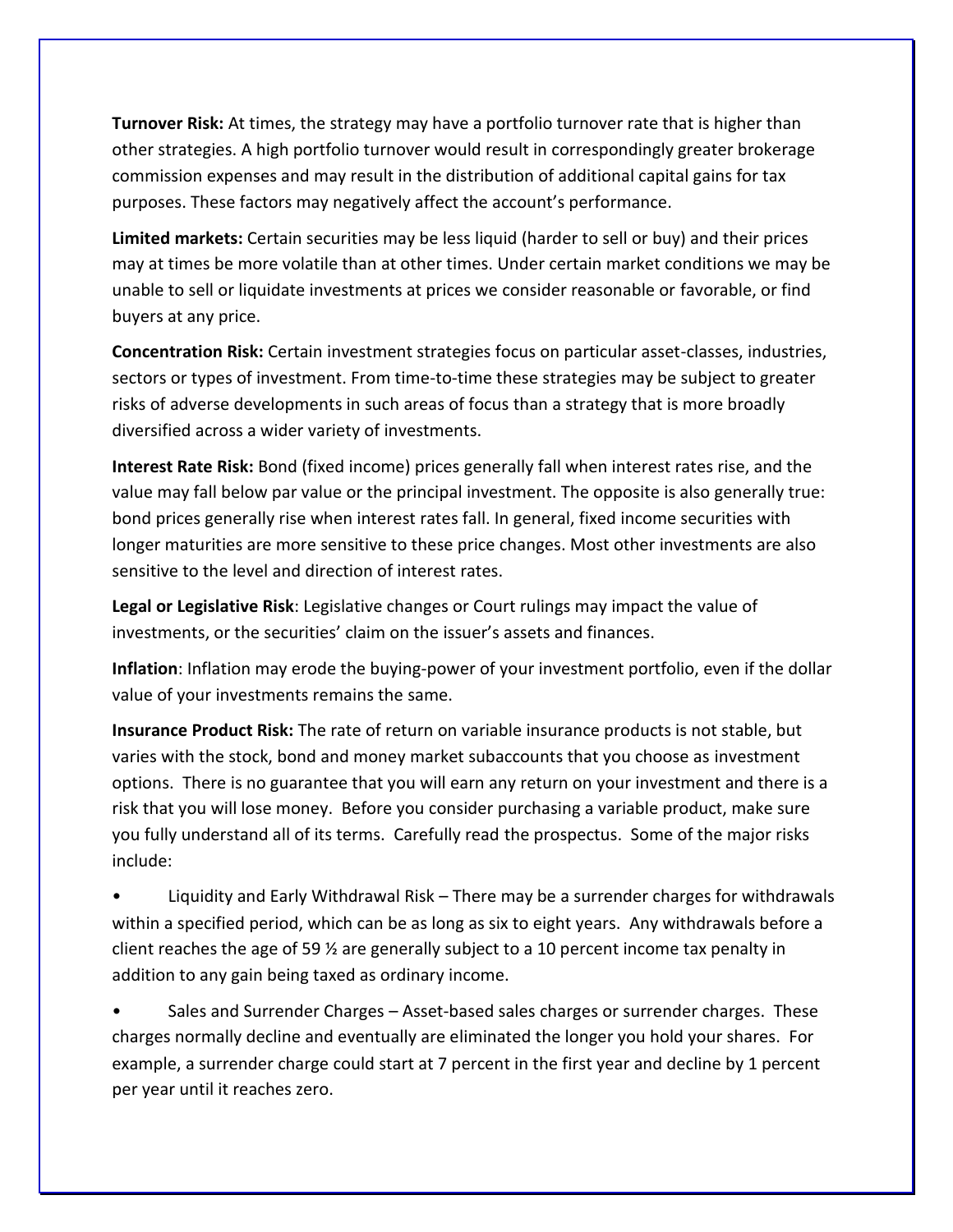• Fees and Expenses – There are a variety of fees and expenses which can reach 2% and more such as:

o Mortality and expense risk charges

o Administrative fees

- o Underlying fund expenses
- o Charges for any special features or riders.

• Bonus Credits – Some products offer bonus credits that can add a specified percentage to the amount invested ranging from 1 percent to 5 percent for each premium payment. Bonus credits, however, are usually not free. In order to fund them, insurance companies typically impose high mortality and expense charges and lengthy surrender charge periods.

• Guarantees – Insurance companies provide a number of specific guarantees. For example, they may guarantee a death benefit or an annuity payout option that can provide income for life. These guarantees are only as good as the insurance company that gives them.

Market Risk – The possibility that stock fund or bond fund prices overall will decline over short or even extended periods. Stock and bond markets tend to move in cycles, with periods when prices rise and other periods when prices fall.

• Principal Risk – The possibility that an investment will go down in value, or "lose money," from the original or invested amount.

### <span id="page-19-0"></span>**Risks Associated with Securities**

Apart from the general risks outlined above which apply to all types of investments, specific securities may have other risks.

**Commercial Paper** is, in most cases, an unsecured promissory note that is issued with a maturity of 270 days or less. Being unsecured the risk to the investor is that the issuer may default.

**Common stocks** may go up and down in price quite dramatically, and in the event of an issuer's bankruptcy or restructuring could lose all value. A slower-growth or recessionary economic environment could have an adverse effect on the price of all stocks.

**Corporate Bonds** are debt securities to borrow money. Generally, issuers pay investors periodic interest and repay the amount borrowed either periodically during the life of the security and/or at maturity. Alternatively, investors can purchase other debt securities, such as zero coupon bonds, which do not pay current interest, but rather are priced at a discount from their face values and their values accrete over time to face value at maturity. The market prices of debt securities fluctuate depending on such factors as interest rates, credit quality, and maturity. In general, market prices of debt securities decline when interest rates rise and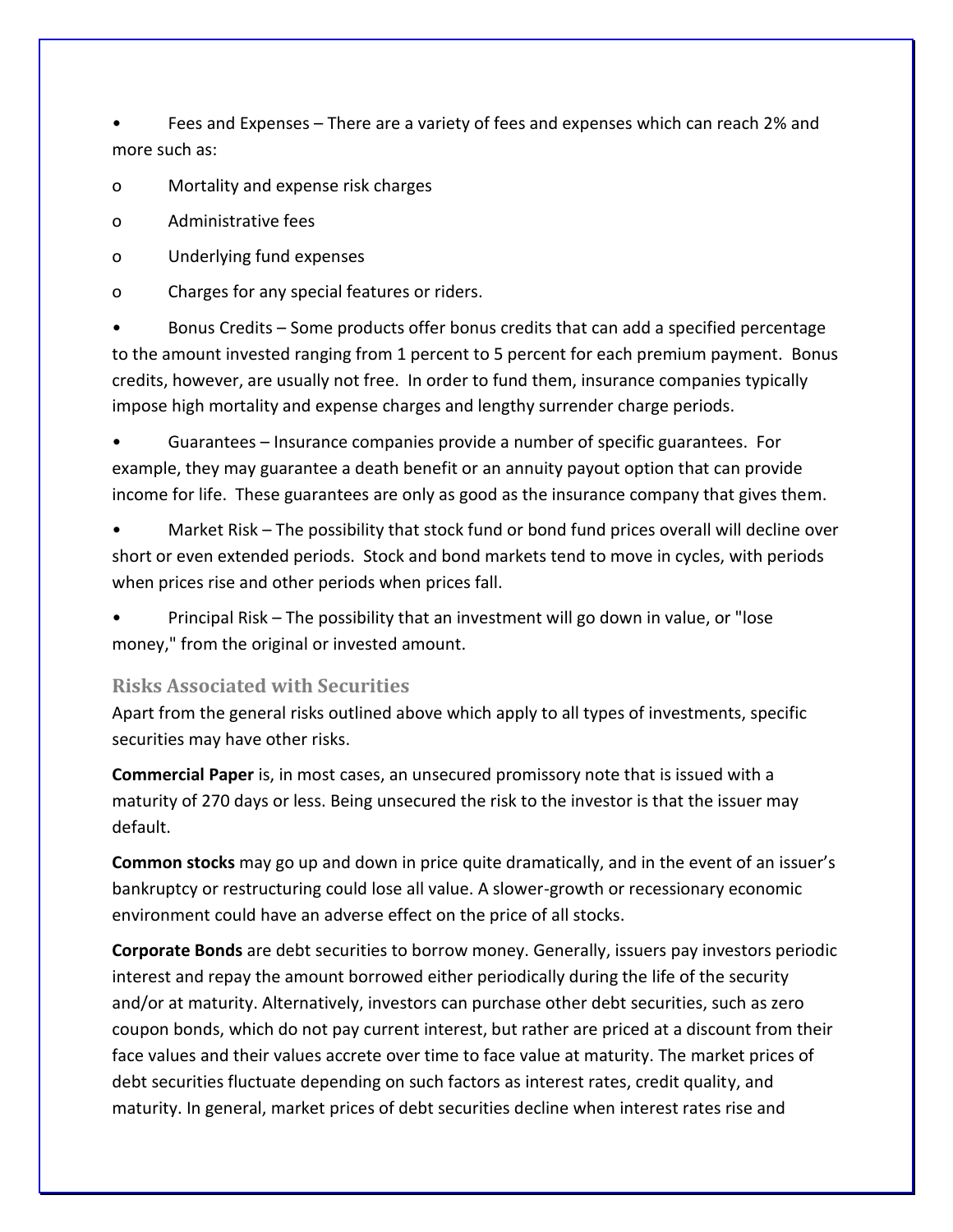increase when interest rates fall. The longer the time to a bond's maturity, the greater its interest rate risk.

**Bank Obligations** including bonds and certificates of deposit may be vulnerable to setbacks or panics in the banking industry. Banks and other financial institutions are greatly affected by interest rates and may be adversely affected by downturns in the U.S. and foreign economies or changes in banking regulations.

**Municipal Bonds** are debt obligations generally issued to obtain funds for various public purposes, including the construction of public facilities. Municipal bonds pay a lower rate of return than most other types of bonds. However, because of a municipal bond's tax-favored status, investors should compare the relative after-tax return to the after-tax return of other bonds, depending on the investor's tax bracket. Investing in municipal bonds carries the same general risks as investing in bonds. Those risks include interest rate risk, reinvestment risk, inflation risk, market risk, call or redemption risk, credit risk, and liquidity and valuation risk.

**Options and other derivatives** carry many unique risks, including time-sensitivity, and can result in the complete loss of principal. While covered call writing does provide a partial hedge to the stock against which the call is written, the hedge is limited to the amount of cash flow received when writing the option. When selling covered calls, there is a risk the underlying position may be called away at a price lower than the current market price.

**Exchange Traded Funds** prices may vary significantly from the Net Asset Value due to market conditions. Certain Exchange Traded Funds may not track underlying benchmarks as expected.

**Investment Companies Risk**. When a client invests in open end mutual funds or ETFs, the client indirectly bears its proportionate share of any fees and expenses payable directly by those funds. Therefore, the client will incur higher expenses, many of which may be duplicative. In addition, the client's overall portfolio may be affected by losses of an underlying fund and the level of risk arising from the investment practices of an underlying fund (such as the use of derivatives). ETFs are also subject to the following risks: (i) an ETF's shares may trade at a market price that is above or below their net asset value; (ii) the ETF may employ an investment strategy that utilizes high leverage ratios; or (iii) trading of an ETF's shares may be halted if the listing exchange's officials deem such action appropriate, the shares are de-listed from the exchange, or the activation of market-wide "circuit breakers" (which are tied to large decreases in stock prices) halts stock trading generally. The Adviser has no control over the risks taken by the underlying funds in which clients invest.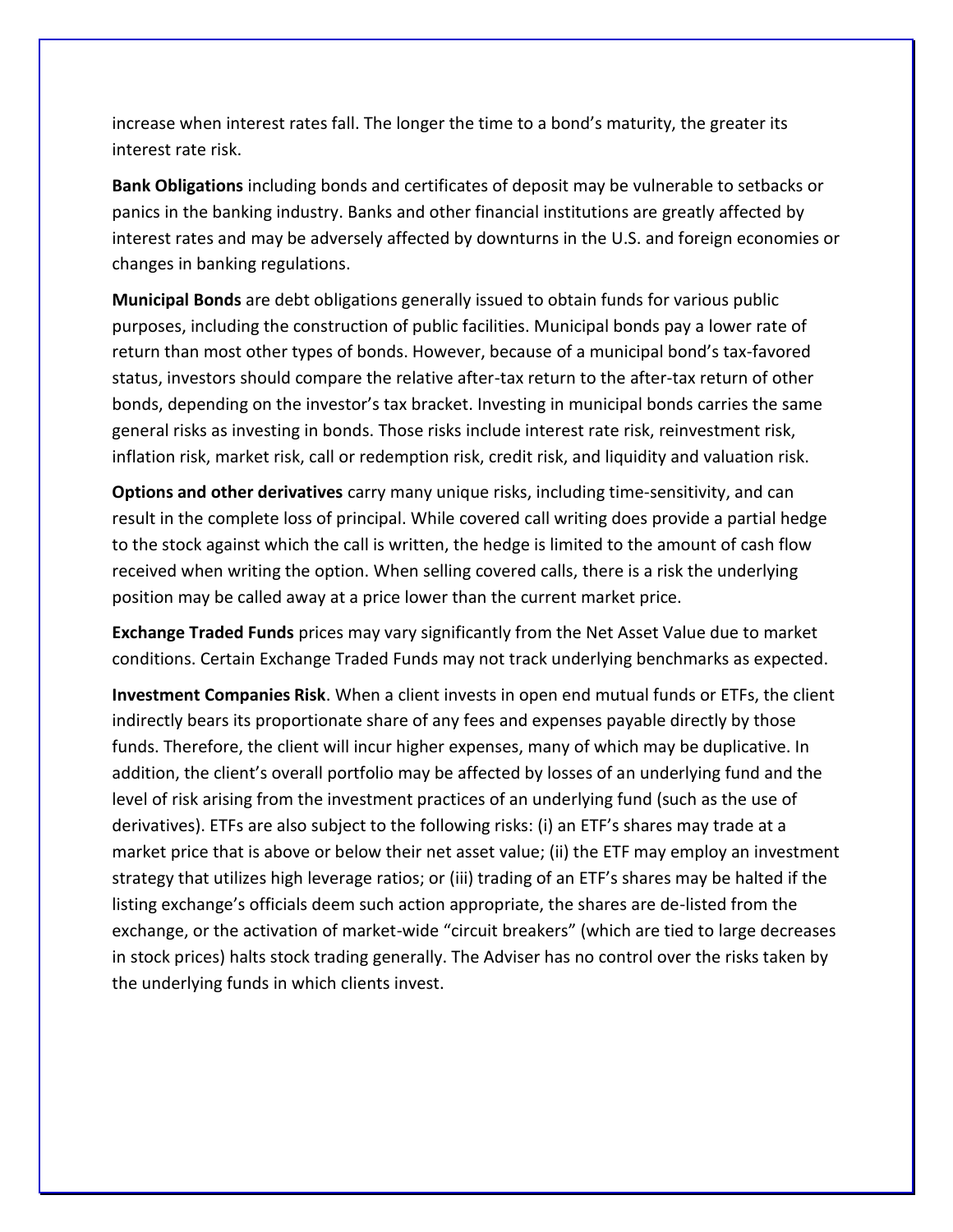# <span id="page-21-0"></span>**Item 9: Disciplinary Information**

### <span id="page-21-1"></span>**Criminal or Civil Actions**

Davis & Wehrle, LLC and its management have not been involved in any criminal or civil action.

### <span id="page-21-2"></span>**Administrative Enforcement Proceedings**

Davis & Wehrle, LLC and its management have not been involved in administrative enforcement proceedings.

### <span id="page-21-3"></span>**Self-Regulatory Organization Enforcement Proceedings**

Davis & Wehrle, LLC and its management have not been involved in legal or disciplinary events that are material to a client's or prospective client's evaluation of Davis & Wehrle, LLC or the integrity of its management.

# <span id="page-21-4"></span>**Item 10: Other Financial Industry Activities and Affiliations**

No employee is registered, nor has an application pending to register, as a broker-dealer or a registered representative of a broker-dealer.

No employee is registered, nor has an application pending to register, as a futures commission merchant, commodity pool operator or a commodity trading advisor.

Davis & Wehrle, LLC does not have any related parties. As a result, we do not have a relationship with any related parties.

## <span id="page-21-5"></span>**Other Financial Industry Affiliations**

Managing Member Mark E. Wehrle, is a licensed insurance agent/broker with various companies. The sale of these products accounts for less than 10% of his time.

Mark E. Wehrle may recommend insurance products and may also, as an independent insurance agent, sell those recommended insurance products to clients. When such recommendations or sales are made, a conflict of interest exists as insurance licensed IARs earn insurance commissions for the sale of those products, which may create an incentive to recommend such products. We require that all IARs disclose this conflict of interest when such recommendations are made. Also, we require IARs to disclose that clients may purchase recommended insurance products from other insurance agents not affiliated with us.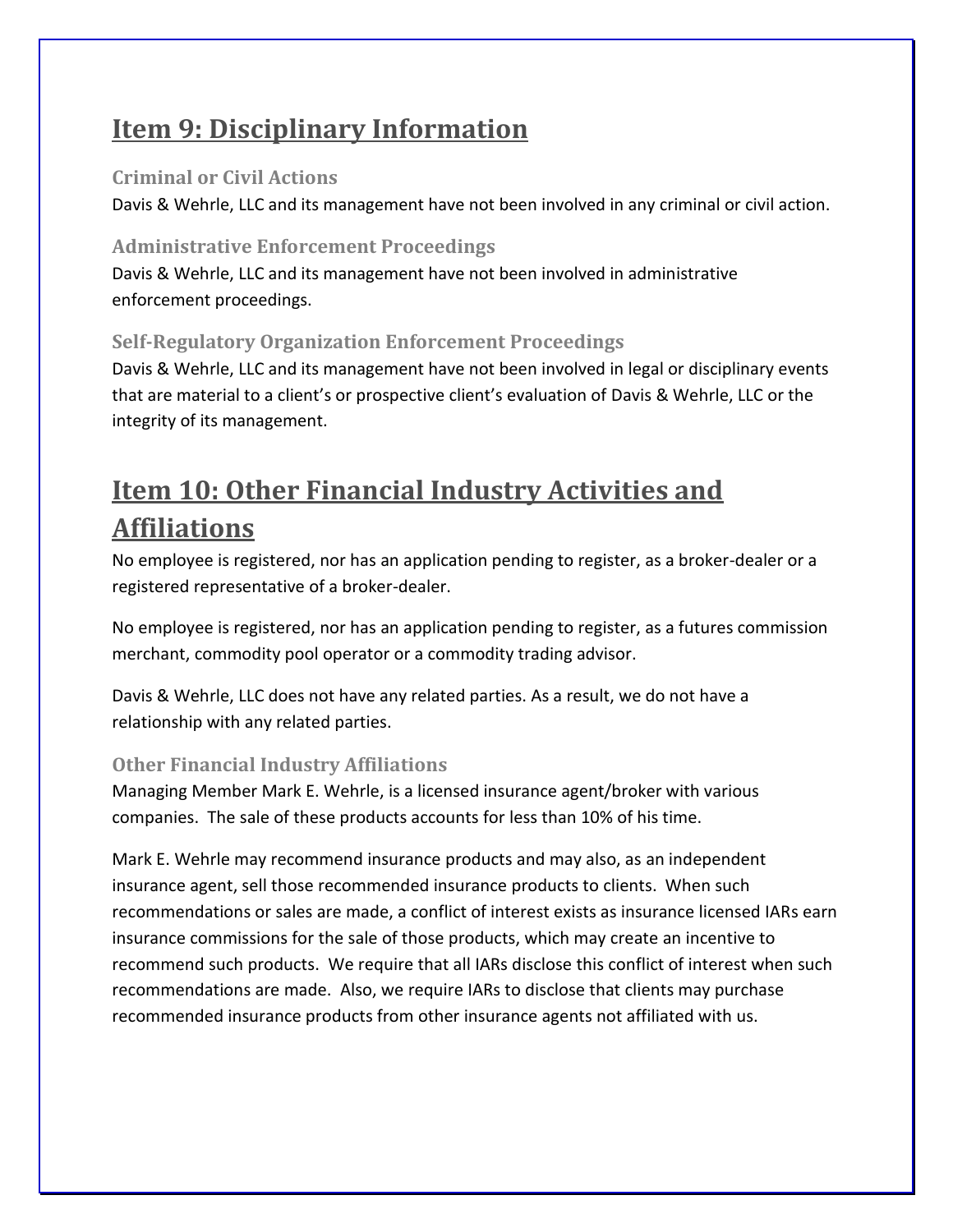### <span id="page-22-0"></span>**Recommendations or Selections of Other Investment Advisers**

Davis & Wehrle, LLC refers clients to other investment advisers to manage their accounts. In such circumstances, Davis & Wehrle, LLC will receive a portion of the other investment adviser's asset management fee. This situation creates a conflict of interest. However, when deciding whether to refer clients to another investment adviser, the client's best interest and suitability of the other investment advisers will be the main factors determining factors of Davis & Wehrle, LLC. This relationship is disclosed to the client at the commencement of the advisory relationship. These compensation arrangements present a conflict of interest because Davis & Wehrle, LLC has a financial incentive to recommend the services of the other investment advisers. You are not obligated, contractually or otherwise, to use the services of any other investment advisers we recommend. Additionally, Davis & Wehrle, LLC will only recommend another investment adviser who is properly licensed or registered as an investment adviser.

# <span id="page-22-1"></span>**Item 11: Code of Ethics, Participation or Interest in Client Transactions and Personal Trading**

Davis & Wehrle, LLC has adopted a written Code of Ethics in compliance with SEC Rule 204A-1. The code sets forth standards of conduct and requires compliance with federal securities laws. Our code also addresses personal trading and requires our personnel to report their personal securities holdings and transactions to the Chief Compliance Officer of Firm. We will provide a copy of our Code of Ethics to any client or prospective client upon request.

In the unlikely event that the interests of Firm's account would happen to correspond with an advisory client's interests, full disclosure would be made to such client at once.

It is further noted that Firm is in and shall continue to be in total compliance with The Insider Trading and Securities Fraud Enforcement Act of 1988. Specifically, Firm has adopted a firmwide policy statement outlining insider trading compliance by Firm and its associated persons and other employees. This statement has been distributed to all associated persons and other employees of Firm and has been signed and dated by each such person. A copy of such firmwide policy is left with such person and the original is maintained in a master file. Further, Firm has adopted a written supervisory procedures statement highlighting the steps which shall be taken to implement the firm-wide policy. These materials are also distributed to all associated persons and other employees of Firm, are signed, dated and filed with the insider trading compliance materials. There are provisions adopted for:

- 1) restricting access to files
- 2) providing continuing education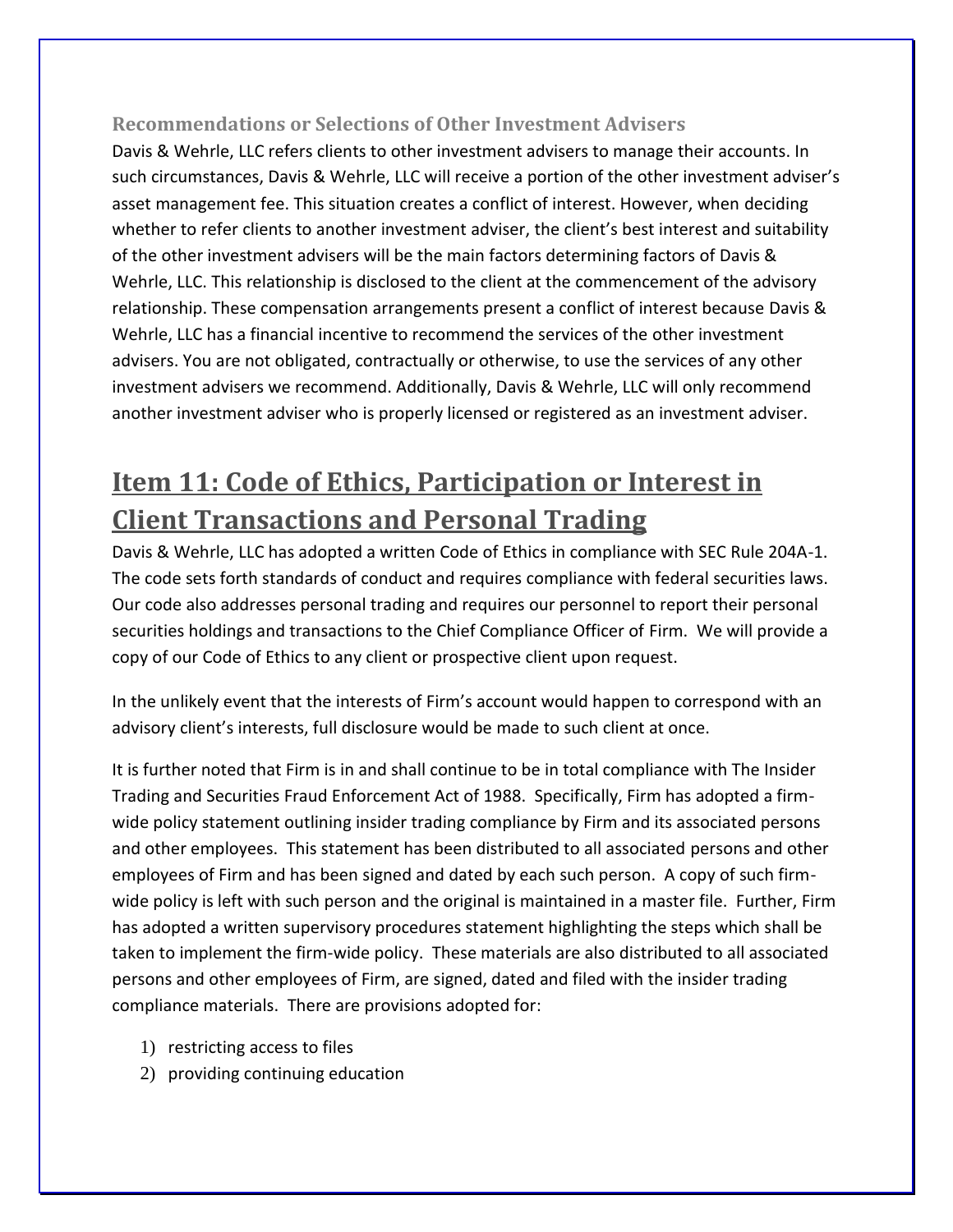- 3) restricting and/or monitoring trading on those securities of which Firm's employees may have nonpublic information
- 4) requiring all of Firm's employees to conduct their trading through a specified broker or reporting all transactions promptly to Firm
- 5) monitoring the securities trading of the firm and its employees and associated persons.

It is the express policy of Firm that no person employed by Firm may purchase or sell any security prior to a transaction(s) being implemented for an advisory client, and therefore, preventing such employees from benefiting from transactions placed on behalf of advisory accounts.

Firm or any related person(s) may have an interest or position in a certain security(ies) which may also be recommended to a client.

As these situations may represent a conflict of interest, Firm has established the following restrictions in order to ensure its fiduciary responsibilities:

- 1) A director, officer or employee of Firm shall not buy or sell securities for their personal portfolio(s) where their decision is substantially derived, in whole or in part, by reason of his or her employment unless the information is also available to the investing public on reasonable inquiry. No person of Firm shall prefer his or her own interest to that of the advisory client.
- 2) Firm maintains a list of all securities holdings for itself, and anyone associated with this advisory practice. Kevin Tucker Davis reviews these holdings on a regular basis.
- 3) Firm requires that all individuals must act in accordance with all applicable federal and state regulations governing registered investment advisory practices.
- 4) Any individual not in observance of the above restrictions and requirements may be subject to termination.

## <span id="page-23-0"></span>**Item 12: Brokerage Practices**

### <span id="page-23-1"></span>**Factors Used to Select Custodians and/or Broker-Dealers**

Davis & Wehrle, LLC does not have any affiliation with broker-dealers. Specific custodian recommendations are made to client based on their need for such services. We recommend custodians based on the reputation and services provided by Firm. We may recommend clients use Charles Schwab or TD Ameritrade as the qualified custodian for their accounts when utilizing our asset management services.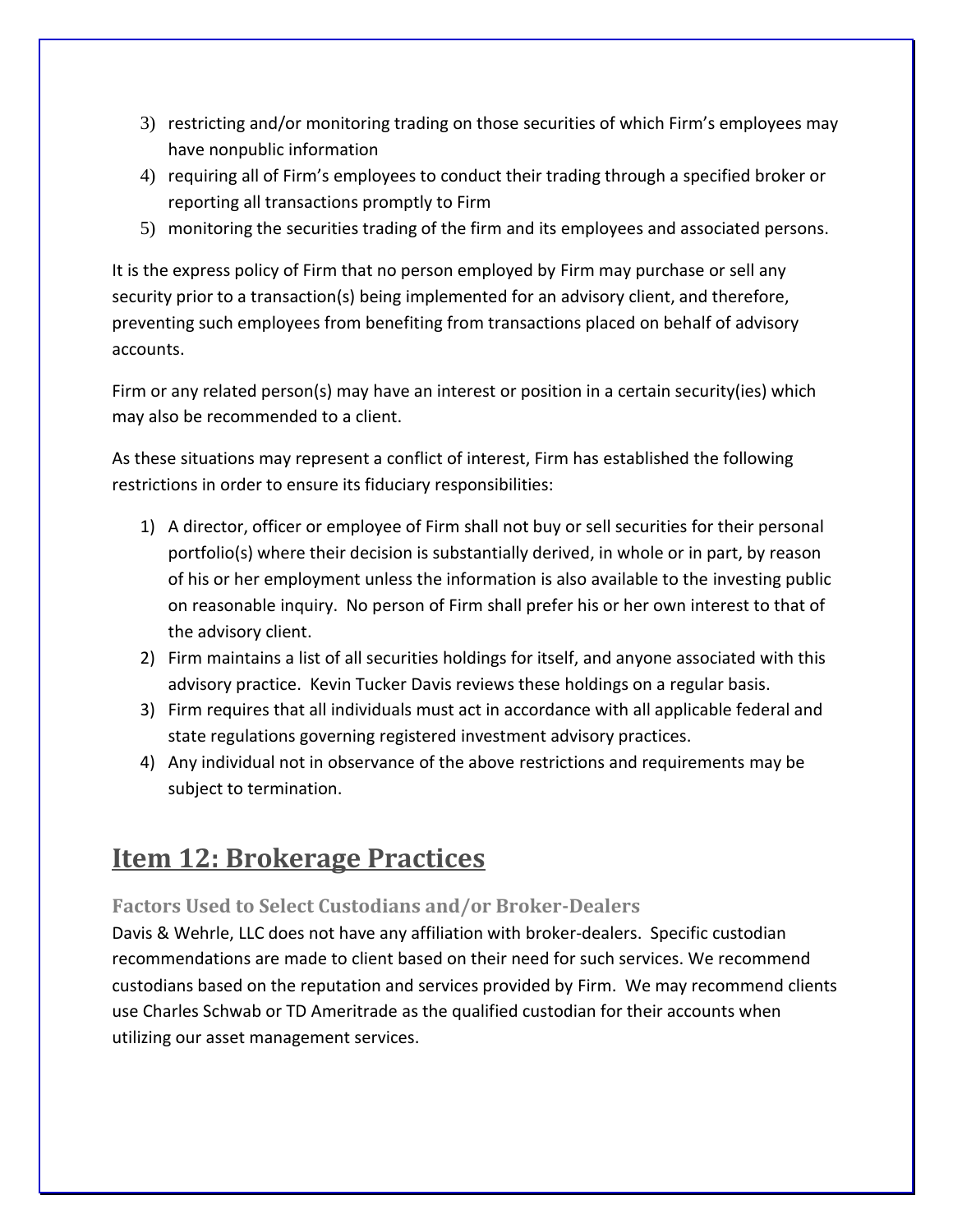### <span id="page-24-0"></span>**1. Research and Other Soft-Dollar Benefits**

Firm may receive certain "soft dollar benefits" from non-clients in conjunction with providing investment advice to clients. Custodians and other third party managers may provide us with certain research products and services that qualify as "research services" under the rules. These research products and/or services will assist the investment adviser representative ("IAR") in its investment decision making process.

There may be other benefits from recommending a particular custodian or other third party managers such as software and other technology that (i) provide access to client account data (such as trade confirmations and account statements); (ii) facilitate trade execution and allocate aggregated trade orders for multiple client accounts; (iii) provide research, pricing and other market data; (iv) facilitate payment of fees from its clients' accounts; and (v) assist with back-office functions, recordkeeping and client reporting.

Other services may include, but are not limited to, performance reporting, financial planning, contact management systems, third party research, publications, access to educational conferences, roundtables and webinars, practice management resources, access to consultants and other third party service providers who provide a wide array of business related services and technology with whom Firm may contract directly. Firm may receive seminar expense reimbursements from product sponsors which may be based on the sales of products to their clients.

Soft dollar benefits may be proportionally allocated to any accounts that may generate different amounts of the soft dollar benefits.

### <span id="page-24-1"></span>**2. Economic Benefits**

The final decision to custody assets with Schwab is at the discretion of the Adviser's clients. D&W is independently owned and operated and not affiliated with Schwab. Schwab provides D&W with access to its institutional trading and custody services, which are typically not available to Schwab retail investors. These services generally are available to independent investment advisors on an unsolicited basis, at no charge to them so long as a total of at least \$10 million of the advisor's clients' assets are maintained in accounts at Schwab Advisor Services.

For D&W client accounts maintained in its custody, Schwab generally does not charge separately for custody services but is compensated by account holders through commissions or other transaction-related or asset-based fees for securities trades that are executed through Schwab or that settle into Schwab accounts.

Schwab also makes available to D&W other products and services that benefit D&W but may not benefit its clients' accounts. These benefits may include national, regional or D&W specific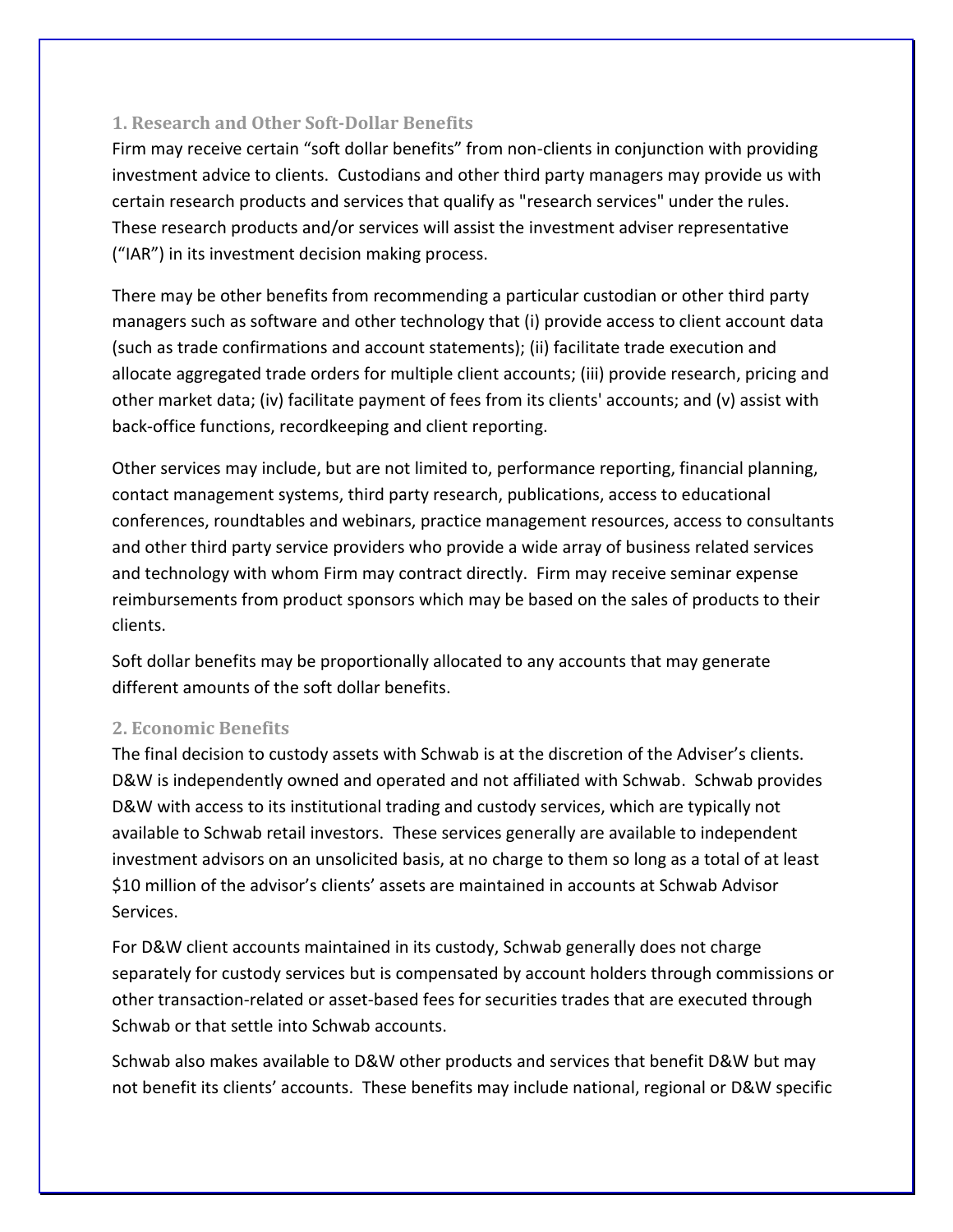educational events organized and/or sponsored by Schwab Advisor Services. Other potential benefits may include occasional business entertainment of personnel of D&W by Schwab Advisor Services personnel, including meals, invitations to sporting events, including golf tournaments, and other forms of entertainment, some of which may accompany educational opportunities. Other of these products and services assist D&W in managing and administering clients' accounts. These include software and other technology (and related technological training) that provide access to client account data (such as trade confirmations and account statements), facilitate trade execution (and allocation of aggregated trade orders for multiple client accounts), provide research, pricing information and other market data, facilitate payment of D&W's fees from its clients' accounts, and assist with back-office training and support functions, recordkeeping and client reporting. Many of these services generally may be used to service all or some substantial number of D&W's accounts, including accounts not maintained at Schwab Advisor Services. Schwab Advisor Services also makes available to D&W other services intended to help D&W manage and further develop its business enterprise. These services may include professional compliance, legal and business consulting, publications and conferences on practice management, information technology, business succession, regulatory compliance, employee benefits providers, human capital consultants, insurance and marketing. In addition, Schwab may make available, arrange and/or pay vendors for these types of services rendered to D&W by independent third parties. Schwab Advisor Services may discount or waive fees it would otherwise charge for some of these services or pay all or a part of the fees of a third-party providing these services to D&W. While, as a fiduciary, D&W endeavors to act in its clients' best interests, D&W's recommendation/requirement that clients maintain their assets in accounts at Schwab may be based in part on the benefit to D&W of the availability of some of the foregoing products and services and other arrangements and not solely on the nature, cost or quality of custody and brokerage services provided by Schwab, which may create a potential conflict of interest.

#### <span id="page-25-0"></span>**3. Brokerage for Client Referrals**

We receive no referrals from a broker-dealer or third party in exchange for using that brokerdealer or third party.

#### <span id="page-25-1"></span>**4. Clients Directing Which Broker/Dealer/Custodian to Use**

We do recommend a specific custodian for clients to use and clients may custody their assets at a custodian of their choice. Clients may also direct us to use a specific broker-dealer to execute transactions. By allowing clients to choose a specific custodian, we may be unable to achieve most favorable execution of client transactions and this may result in clients paying a higher fee than they otherwise would by using a lower-cost custodian.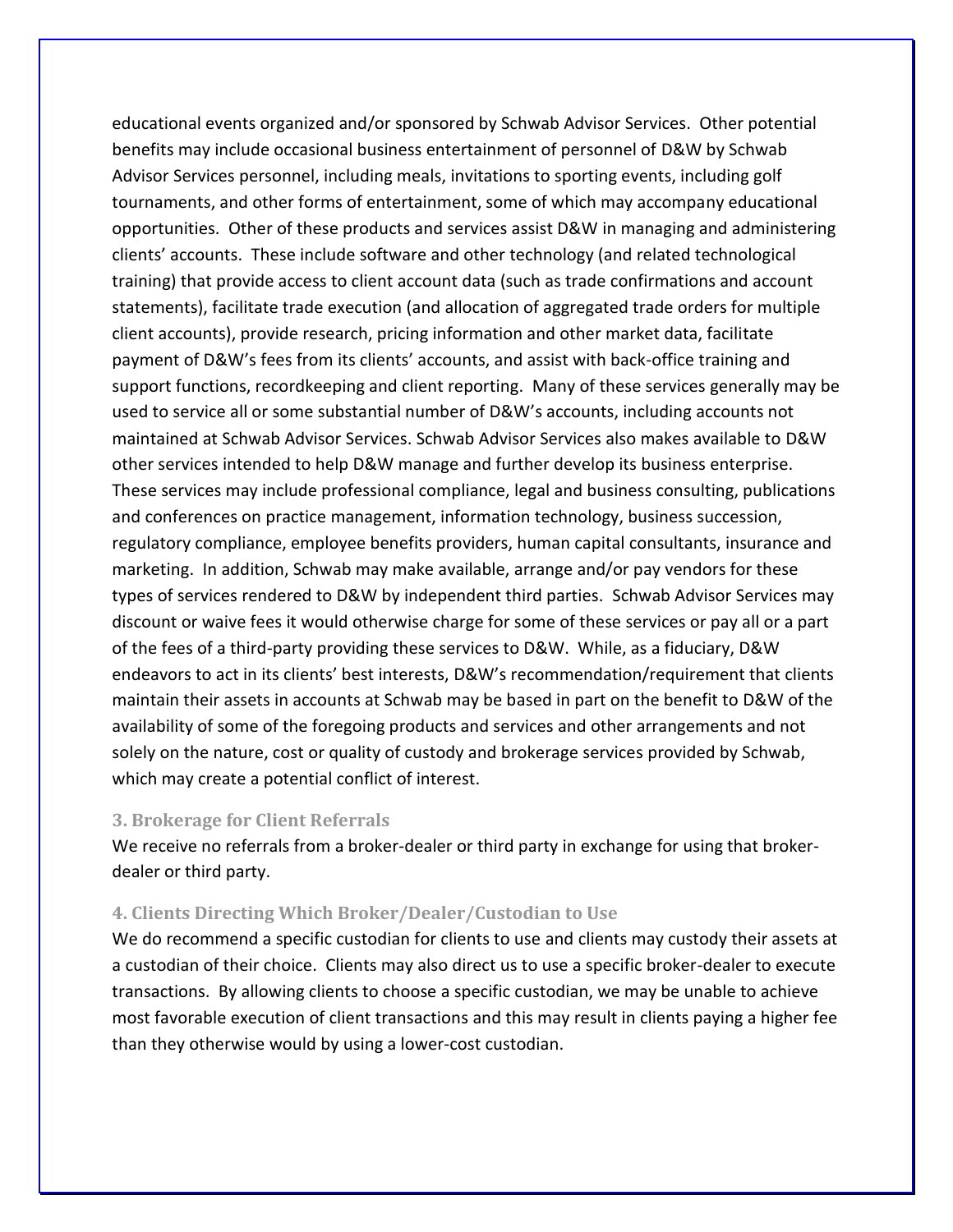<span id="page-26-0"></span>**Aggregating (Block) Trading for Multiple Client Accounts** Outside managers used by Firm may block client trades at their discretion. Their specific practices are further discussed in their ADV Part 2A, Item 12.

## <span id="page-26-1"></span>**Item 13: Review of Accounts**

Reviews are conducted at least semi-annually and annually or as agreed to by us. Reviews will be conducted by our Chief Compliance Officer and Managing Member Kevin T. Davis. You may request more frequent reviews and may set thresholds for triggering events that would cause a review to take place. Generally, we will monitor for changes and shifts in the economy, changes to the management and structure of a mutual fund or company in which client assets are invested, and market shifts and corrections.

## <span id="page-26-2"></span>**Item 14: Client Referrals and Other Compensation**

We do not receive any economic benefit from someone who is not a client for providing investment advice or other advisory services to our clients nor do we directly or indirectly pay any compensation to another person if they refer clients to us.

## <span id="page-26-3"></span>**Item 15: Custody**

Firm does not accept custody of client funds. Clients should receive at least quarterly statements from the broker dealer, bank or other qualified custodian that holds and maintains client's investment assets. We urge you to carefully review such statements and compare such official custodial records to the account statements or reports that we may provide to you. Our statements or reports may vary from custodial statements based on accounting procedures, reporting dates, or valuation methodologies of certain securities.

## <span id="page-26-4"></span>**Item 16: Investment Discretion**

Firm may exercise discretionary authority on behalf of certain asset management clients. In those instances, a "Limited Power of Attorney" shall be executed by the advisory client who provides limited discretionary trading authority to Firm. As a result of this arrangement, Firm may determine, without first obtaining client consent, the securities to be bought or sold and the amount of the securities to be bought or sold. When selecting securities and determining amounts, we observe the investment policies, limitations and restrictions you have set.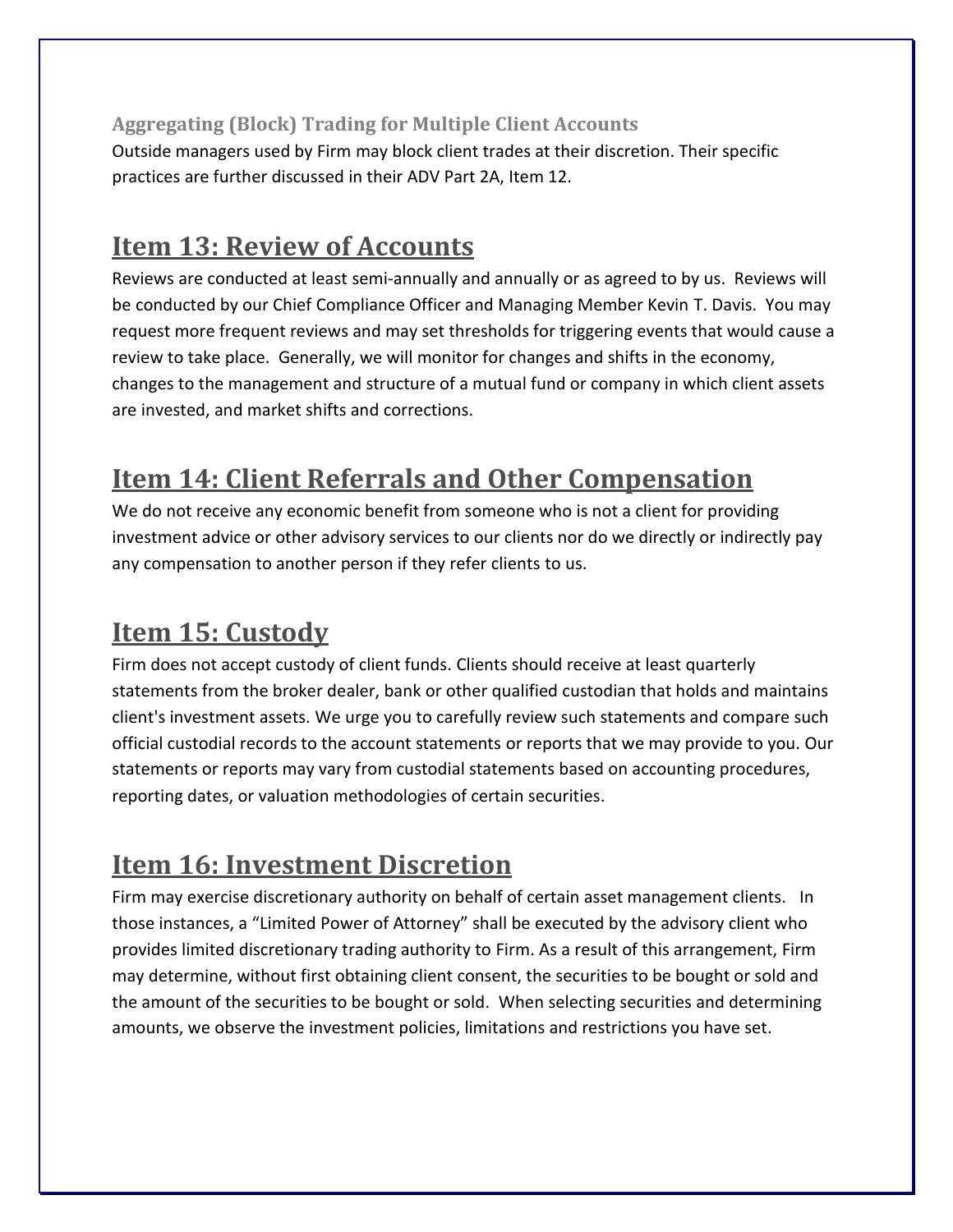# <span id="page-27-0"></span>**Item 17: Voting Client Securities**

As a matter of firm policy and practice, we do not have any authority to and do not vote proxies on behalf of advisory clients. You retain the responsibility for receiving and voting proxies for any and all securities maintained in your portfolios. We may provide advice to you regarding your voting of proxies. The custodian will forward you copies of all proxies and shareholder communications relating to your account assets.

## <span id="page-27-1"></span>**Item 18: Financial Information**

We are required to provide you with certain financial information or disclosures about our financial condition. We have no financial commitment that would impair our ability to meet any contractual and fiduciary commitments to you, our client. We have not been the subject of any bankruptcy proceedings. In no event shall we charge advisory fees that are both in excess of five hundred dollars and more than six months in advance of advisory services rendered.

# <span id="page-27-2"></span>**Item 19: Requirements for State Registered Advisers**

### <span id="page-27-3"></span>**Principals**

There are two principals of D&W, CCO & Managing Member, Kevin T. Davis and Managing Member, Mark E. Wehrle. Their education information, business background, and other business activities can be found in their Form ADV Part 2B Brochure Supplement.

### <span id="page-27-4"></span>**Performance Fees**

We do not charge a performance-based fee (fees based on a share of capital gains on, or capital appreciation of, the assets of a client) for our asset management accounts.

### <span id="page-27-5"></span>**Disclosable Events**

Neither D&W, nor any of its IARs have any reportable events to disclose here.

### <span id="page-27-6"></span>**Other Relationships**

Neither D&W, nor any of its IARs have any relationship with any issuer of securities.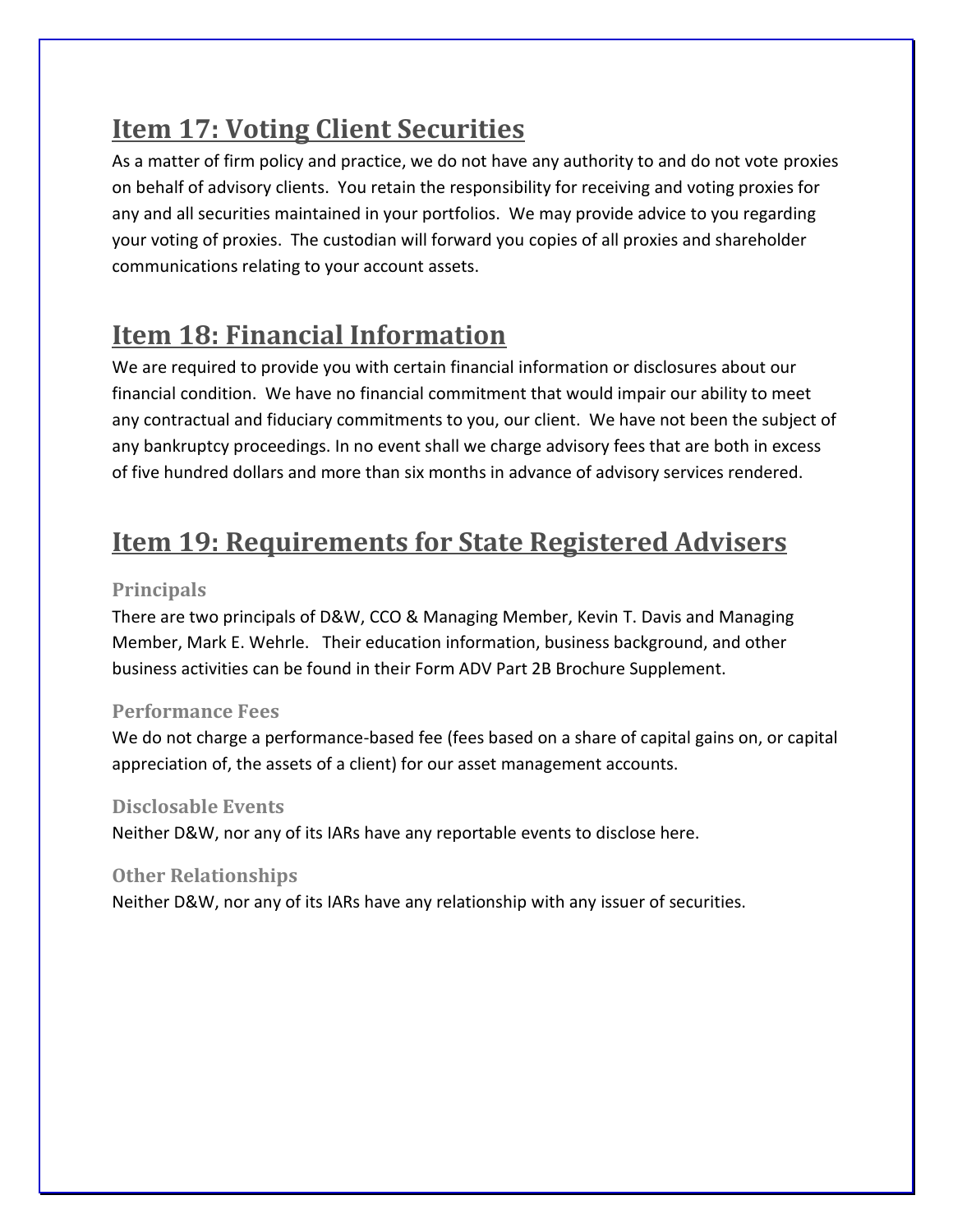

**Registered Investment Adviser** 

1104 S. Mays Suite 105 Round Rock, TX 78664

Phone: (512) 346-1131 Fax: (512) 346-8862

Website: www.daviswehrle.com

March 2021

## Form ADV Part 2B – Brochure Supplement

*For*

### **Kevin T. Davis, Managing Member**

### **Mark E. Wehrle, Managing Member**

This brochure supplement provides information about Kevin T. Davis and Mark E. Wehrle that supplements the Davis & Wehrle, LLC brochure. You should have received a copy of that brochure. Please contact Kevin T. Davis, Chief Compliance Officer, if you did not receive Davis & Wehrle, LLC's brochure or if you have any questions about the contents of this supplement.

Additional information about Kevin T. Davis and Mark E. Wehrle is available on the SEC's website at [www.adviserinfo.sec.gov](http://www.adviserinfo.sec.gov/) which can be found using the identification numbers 2165928 and 1068579, respectively.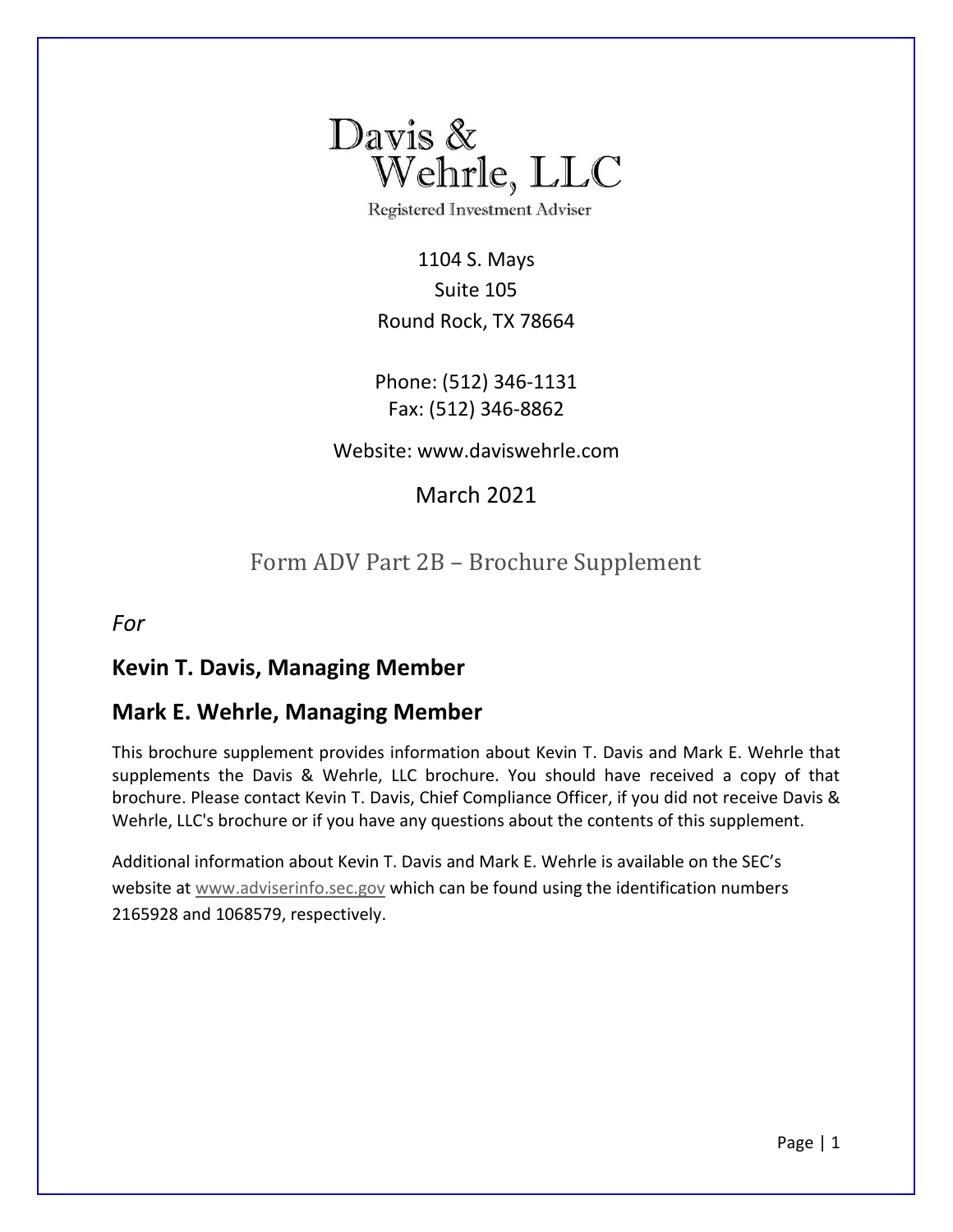# **Item 2: Educational Background and Business Experience Kevin T. Davis**

#### Born: 1964

**Educational Background**

• 1988 – Bachelor of General Studies, Texas Christian University

**Business Experience** 

• 09/2007 – Present, Davis & Wehrle, LLC, Managing Member and CCO

## **Mark E. Wehrle, CLU, ChFC and AIF**

Born: 1951

**Educational Background**

• 1973 – Bachelor of Arts, Economics, Rice University

**Business Experience** 

• 01/2006 – Present, Davis & Wehrle, LLC, Managing Member

**Professional Designations, Licensing & Exams** 

**Chartered Life Underwriter (CLU)**

**Issuing Organization:** The American College

**Prerequisites/Experience Required:** 3 years of full-time business experience within the five years preceding the awarding of the designation

**Educational Requirements:** 5 core and 3 elective courses

**Examination Type:** Final proctored exam for each course

**Continuing Education/Experience Requirements:** 30 hours every 2 years

**Chartered Financial Consultant (ChFC)**

**Issuing Organization:** The American College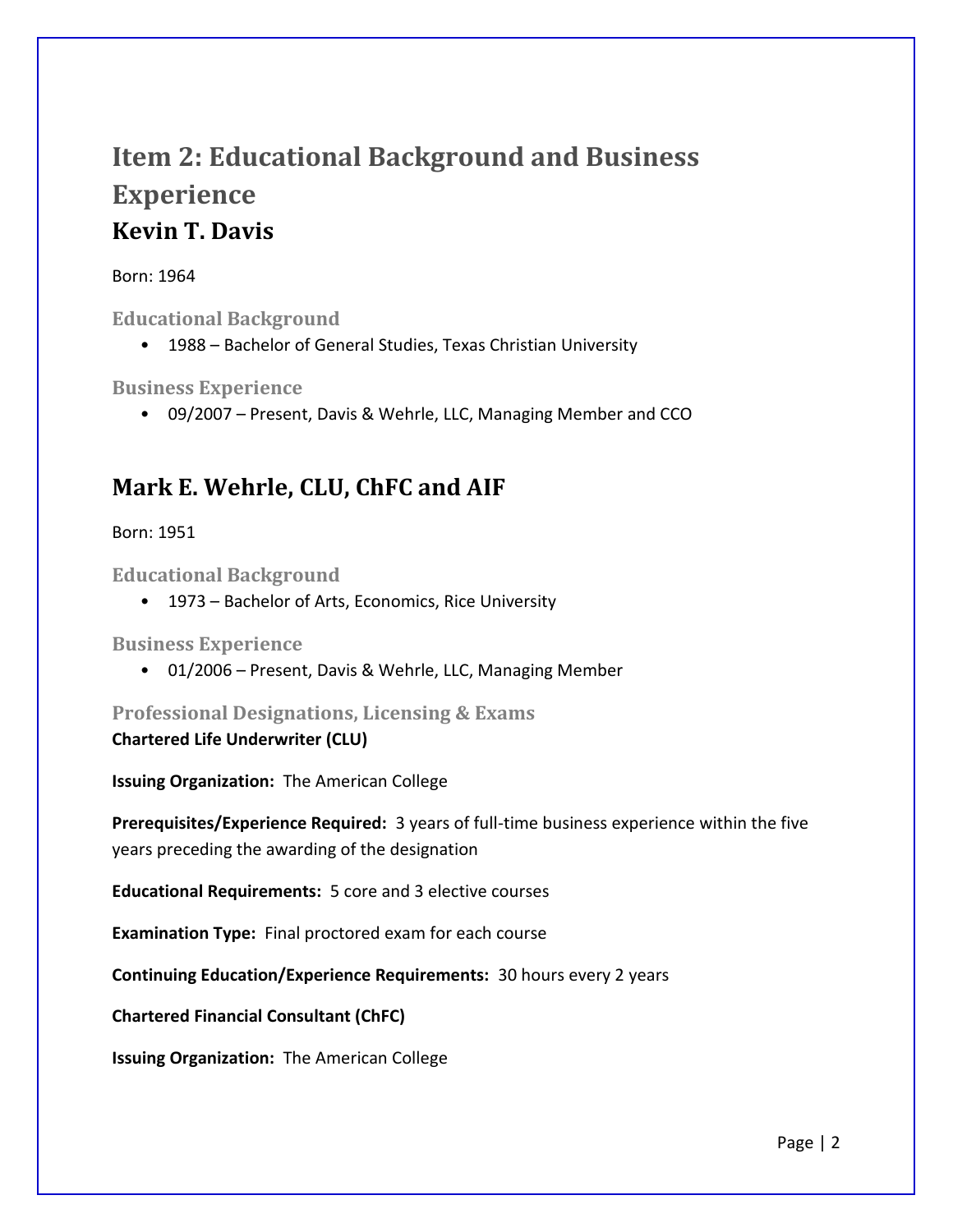**Prerequisites/Experience Required:** 3 years of full-time business experience within the five years preceding the awarding of the designation.

**Educational Requirements:** 6 core and 2 elective courses.

**Examination Type:** Final proctored exam for each course.

**Continuing Education/Experience Requirements:** 30 hours every 2 years.

### **Accredited Investment Fiduciary (AIF®)**

**Designation Status:** Currently offered and recognized by the issuing organization

**Issuing Organization:** Center for Fiduciary Studies

**Prerequisites/Experience Required:** Candidate must meet a point-based threshold based on a combination of education, relevant industry experience and/or professional development.

**Educational Requirements:** Candidate must complete one of the following:

- Web-based program
- Capstone program

**Examination Type:** Final certification exam, proctored closed book

**Continuing Education/Experience Requirements:** 6 hours per year

## **Item 3: Disciplinary Information**

No management person at Davis & Wehrle, LLC has ever been involved in an arbitration claim of any kind or been found liable in a civil, self-regulatory organization, or administrative proceeding.

## **Item 4: Other Business Activities**

Kevin T. Davis is not involved with outside business activities.

Mark E. Wehrle is a licensed insurance agent/broker with various companies. The sale of these products accounts for less than 10% of his time.

Mark E. Wehrle may recommend insurance products and may also, as an independent insurance agent, sell those recommended insurance products to clients. When such